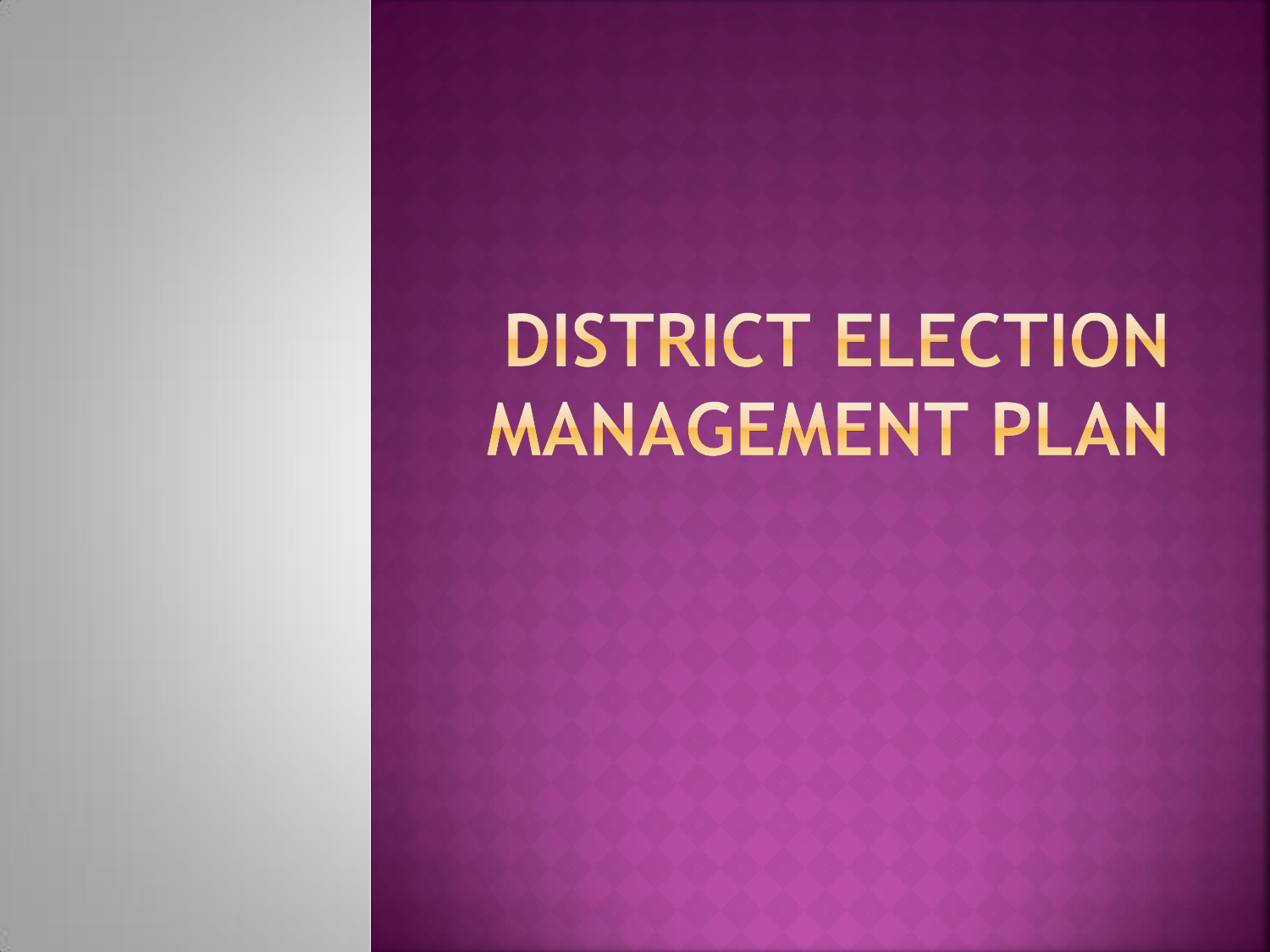#### WHY TO PREPARE DISTRICT ELECTION MANAGEMENT PLAN?

- Proper and timely preparation of District Election Management Plan helps the administration to manage the elections effectively in a planned manner.
- It enables us to know about all relevant election related process in proper order.
- It is a complete district election profile from the beginning of the election process till declaration of results.
- It is a useful handbook for the Observers to know about district as well as election related preparedness of the district.
- It is a convenient handbook for DEO/RO and other officials of the district.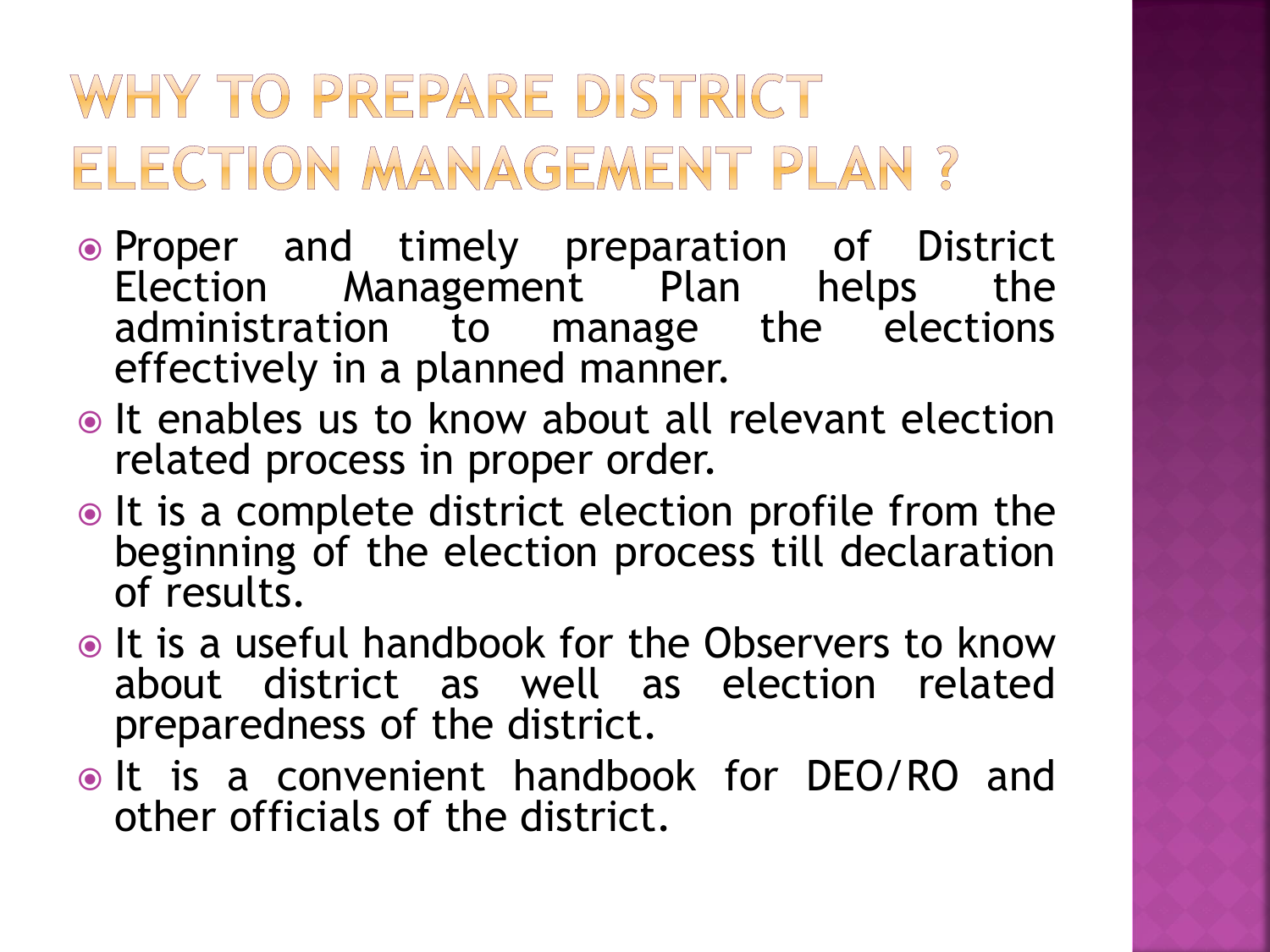## SALIENT FEATURES OF DEMP

- Basic information related to the district.
- Elector details & Polling Station details.
- Sector Movement Plan.
- Communication Plan.
- Vulnerability mapping.
- Police deployment plan.
- Training of Polling Personnel and their welfare.
- Proper Plan for Distribution and Plan for counting day.
- Media, Standing Committee meetings, complaint monitoring, micro observer etc.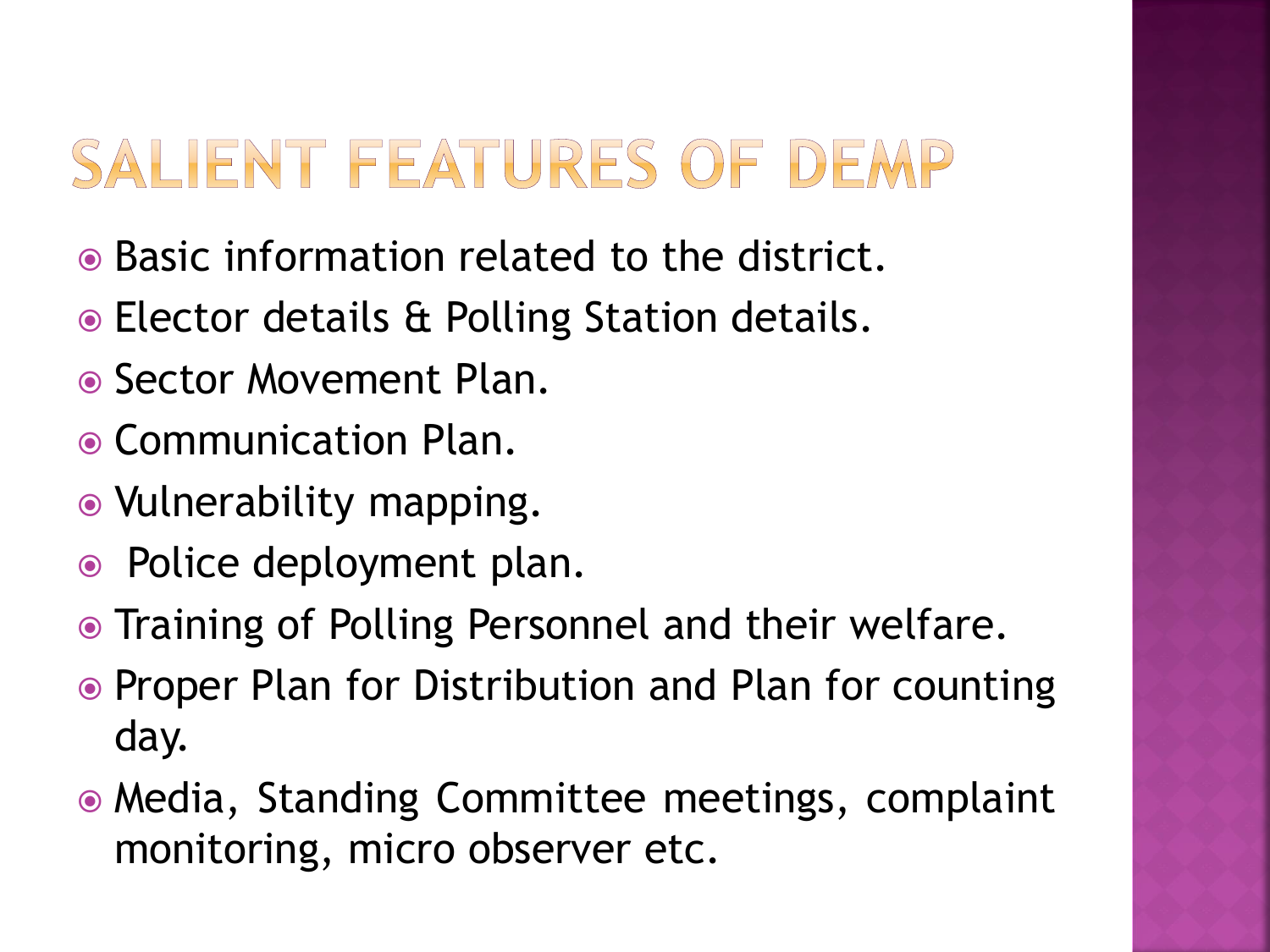## DISTRICT - AT A GLANCE

The DEMP should contain basic information related to the district :-

Maps:-

- **Map of the district**
- Maps of all ACs
- Telephone Directory:-
	- **Telephone numbers of important officers**
- Geography:-
	- **General information**
	- **Geographical structure**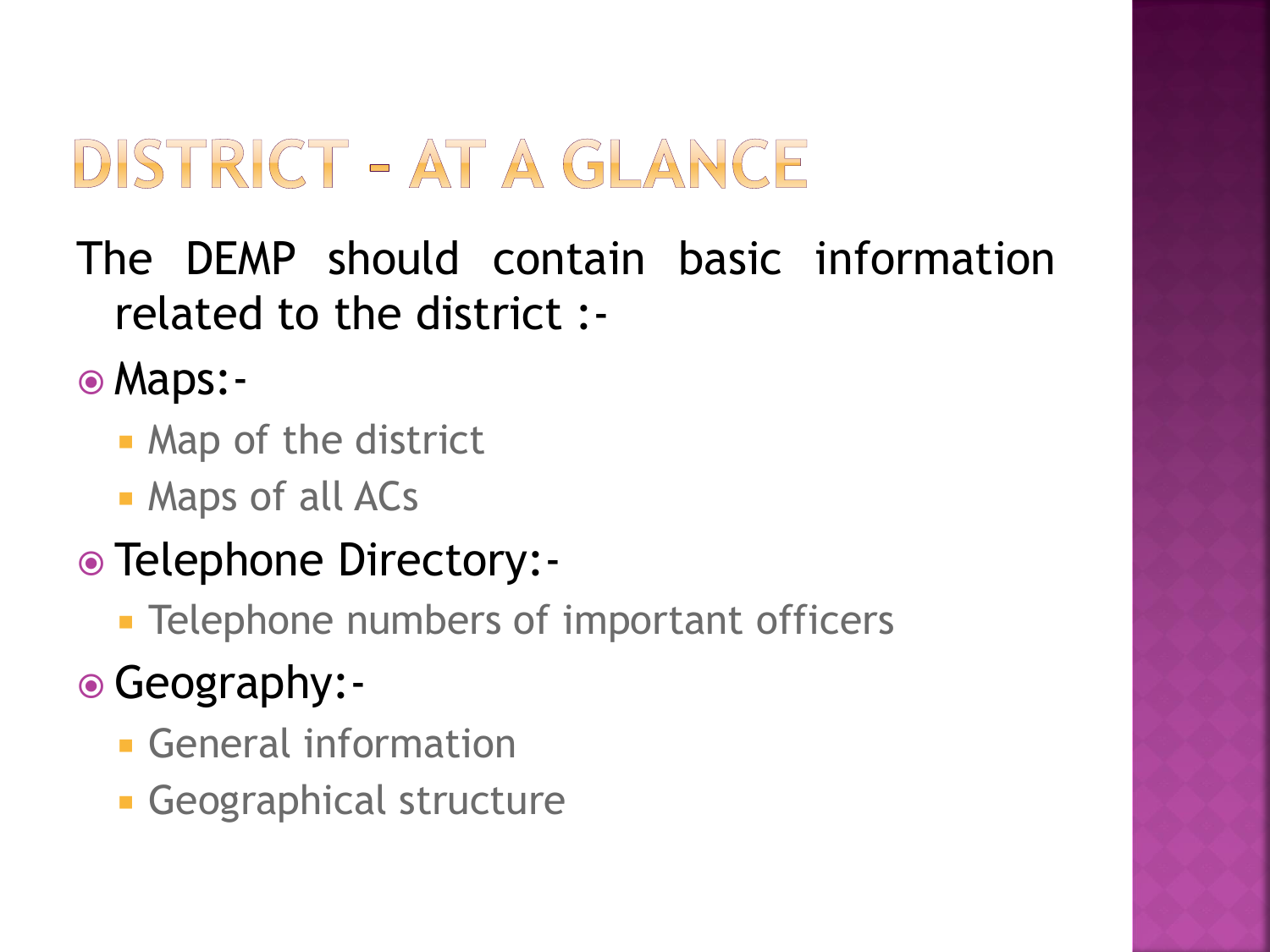## DISTRICT - AT A GLANCE

#### Demography :-

- **Administrative Structure**
- **Population**
- Male Female Ratio
- **Eliteracy**
- **Forest**
- **Industry**
- **Electricity**
- **Financial Institution**
- **Public Health**
- **History of District Constituencies**
- **Past Electoral Offences**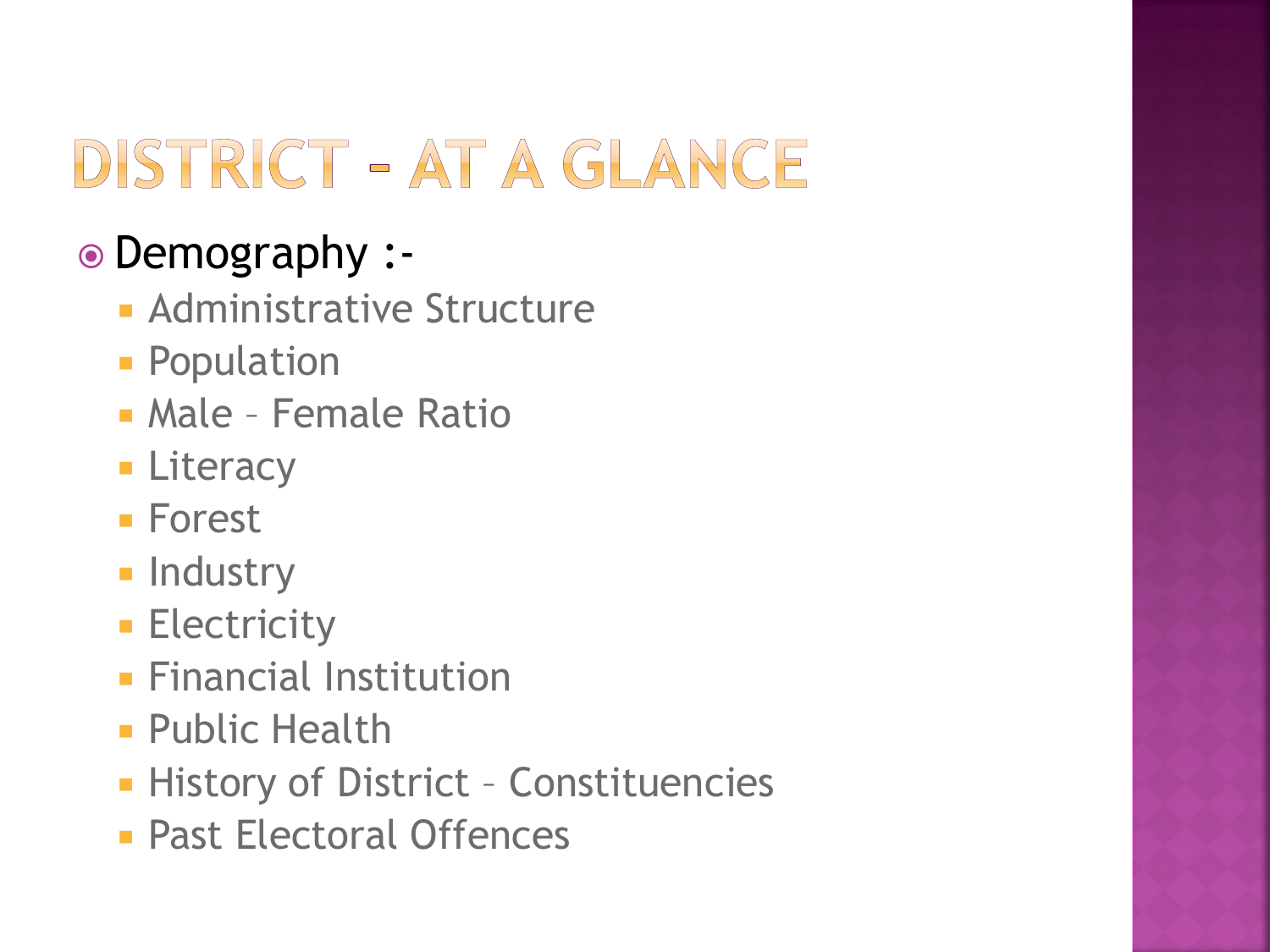#### ELECTOR DETAILS

- The DEMP should contain elector details like Gender Ratio, Elector Population Ratio, Age Cohort Chart, Inclusion and deletion in current electoral roll and information containing Photo coverage and EPIC coverage in prescribed formats of Commission. *(Formats – 1A, 1B, 2A, 2B, 3A, 4A, 4B, 5A, 5B, 5C & 5D)*
- *Special focus on PwDs, senior citizens, marginalized communities*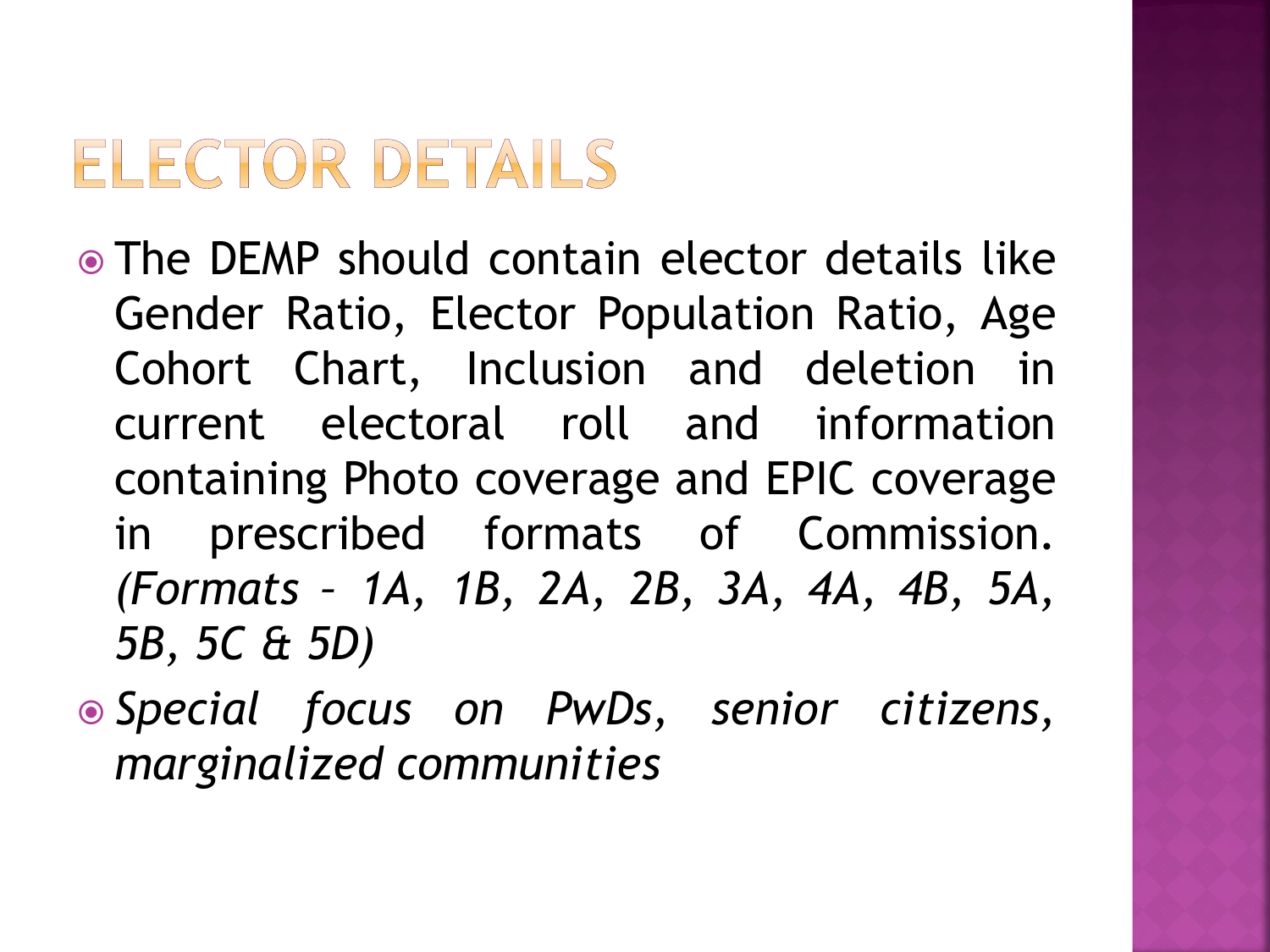#### INFORMATION RELATED TO POLLING STATIONS

- The DEMP should contain Constituency wise general information of polling stations.
- Vulnerable and Critical polling stations should also be identified.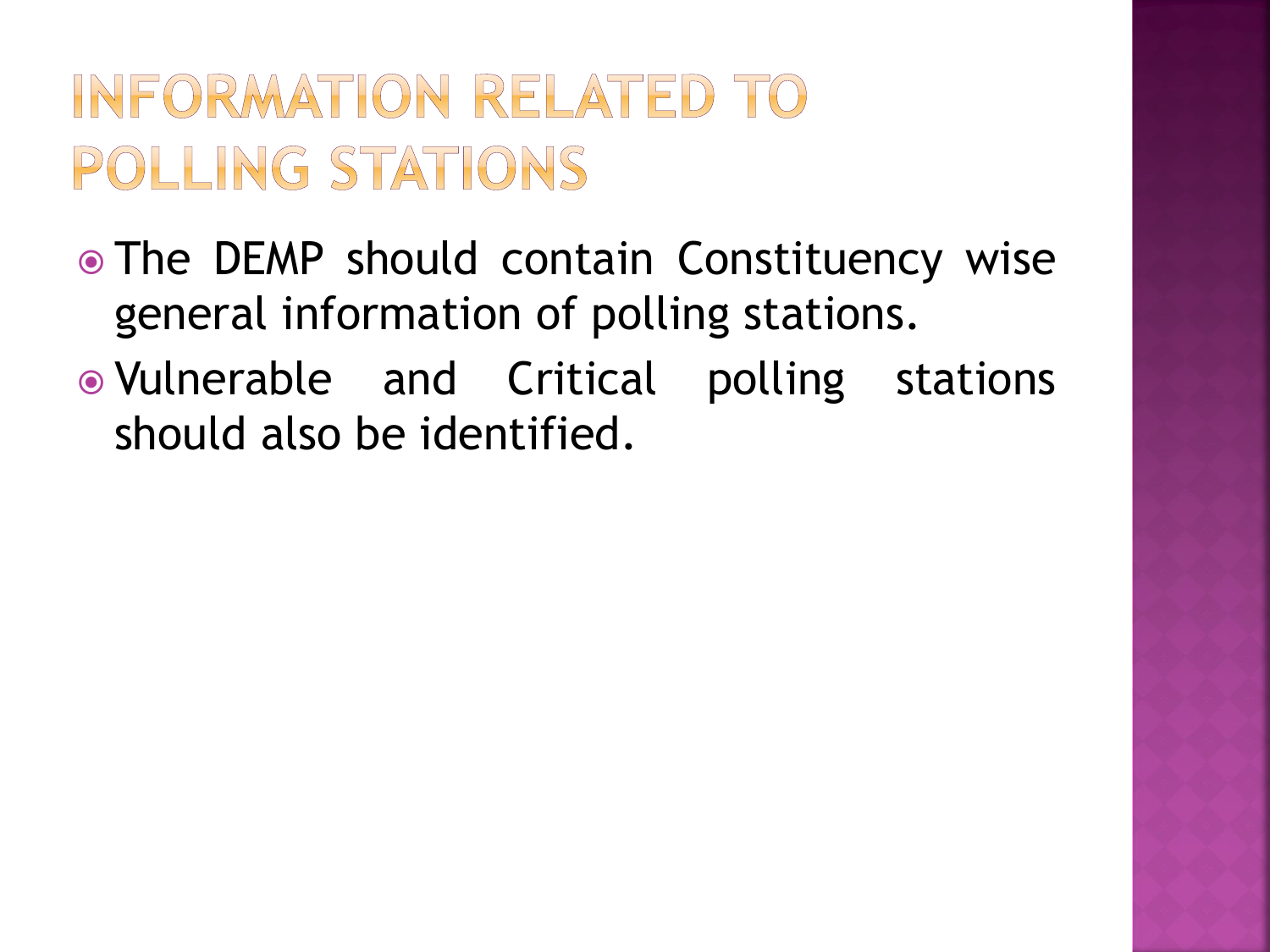### ASSIGNMENT OF DUTIES TO DIFFERENT DISTRICT LEVEL OFFICERS

- DEO shall plan the Election process and appoint the officer incharge for various election related activities such as :-
- Polling personnel
- Electoral roll
- Postal Ballots/EDC/Ballot Papers
- Law and Order
- Polling Personnel Welfare
- Vulnerability Mapping
- Standing Committee meeting
- Facilitation Centre
- Complaint Monitoring
- Daily Monitoring
- Election Expenses
- Distribution Centre
- Counting Centre
- Police Personnel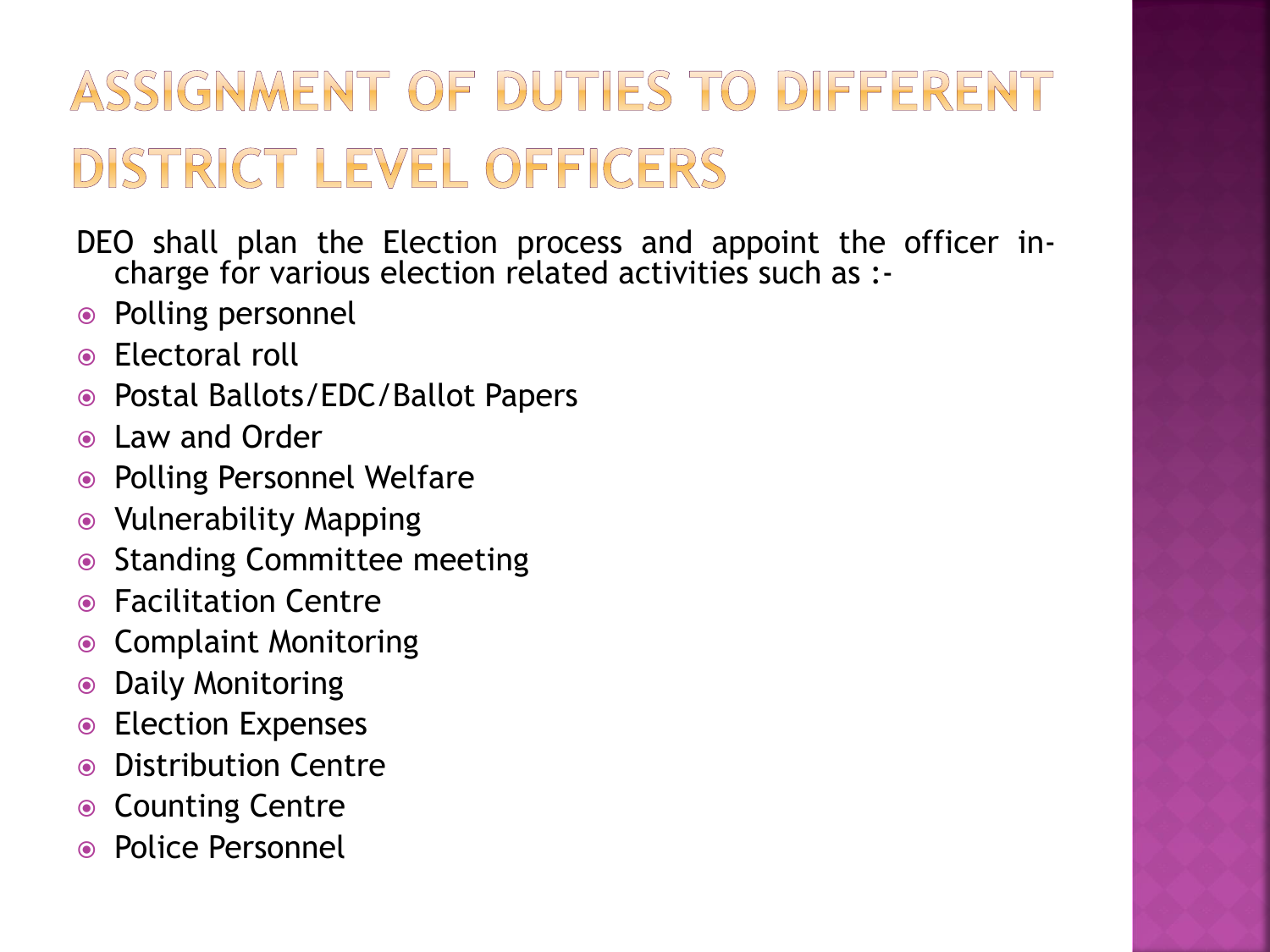#### ASSIGNMENT OF DUTIES TO DIFFERENT DISTRICT LEVEL OFFICERS

DEO shall plan the Election process and appoint the officer in-charge for various election related activities such as :-

- Polling Stations
- Transportation arrangements
- Route Chart preparation (Sector Movement Plan)
- Training
- Communication Plan
- Model code of conduct
- Sector officers
- EVMs
- Media Centre/Cell
- Videography
- Procurement of Election materials
- Identity Card
- Computerization / Randomization
- Reception Centre
- **◎** Counting Staff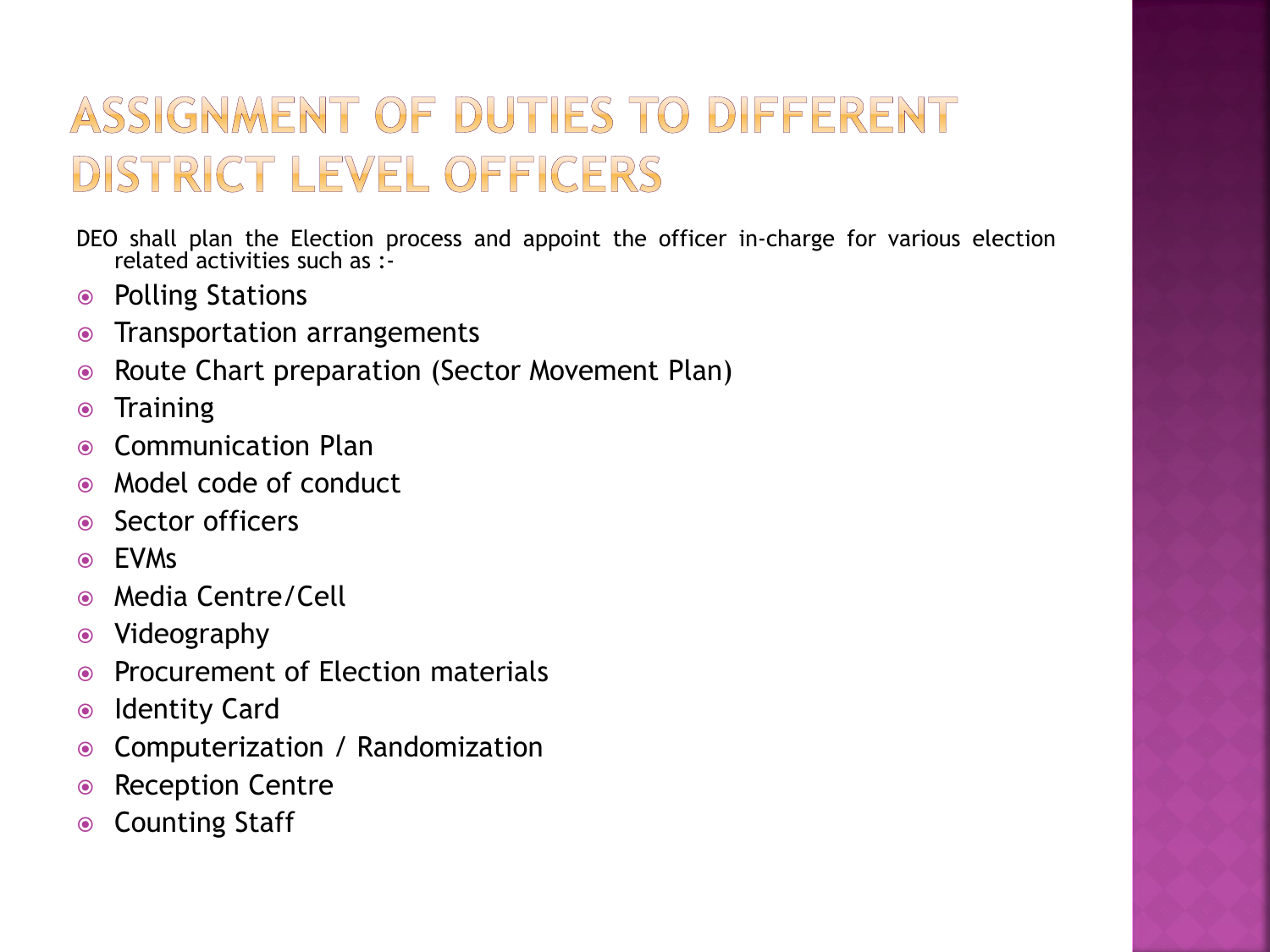#### POLLING PERSONNEL

- Data-base creation and classification of Polling Personnel as PO, P1, P2 and P3 through randomization process.
- Providing training to polling personnel.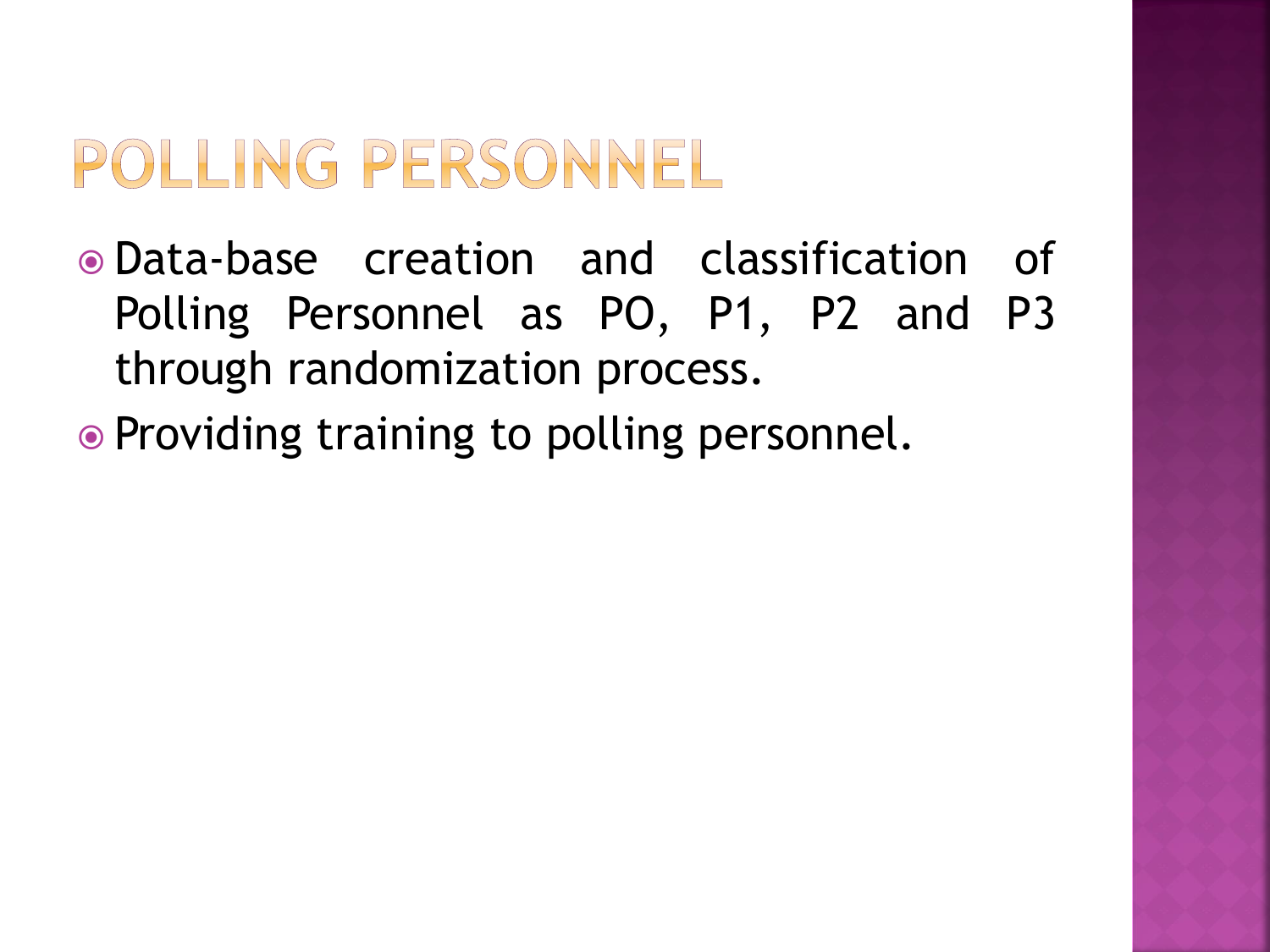#### ELECTRONIC VOTING MACHINE

The DEO should ensure the following with respect to the EVMs:

. Proper Storage, First Level Checking by Engineers, Randomization of EVMs, Preparation of EVMs, its sealing and keeping the EVMs after preparation under supervision and tight security.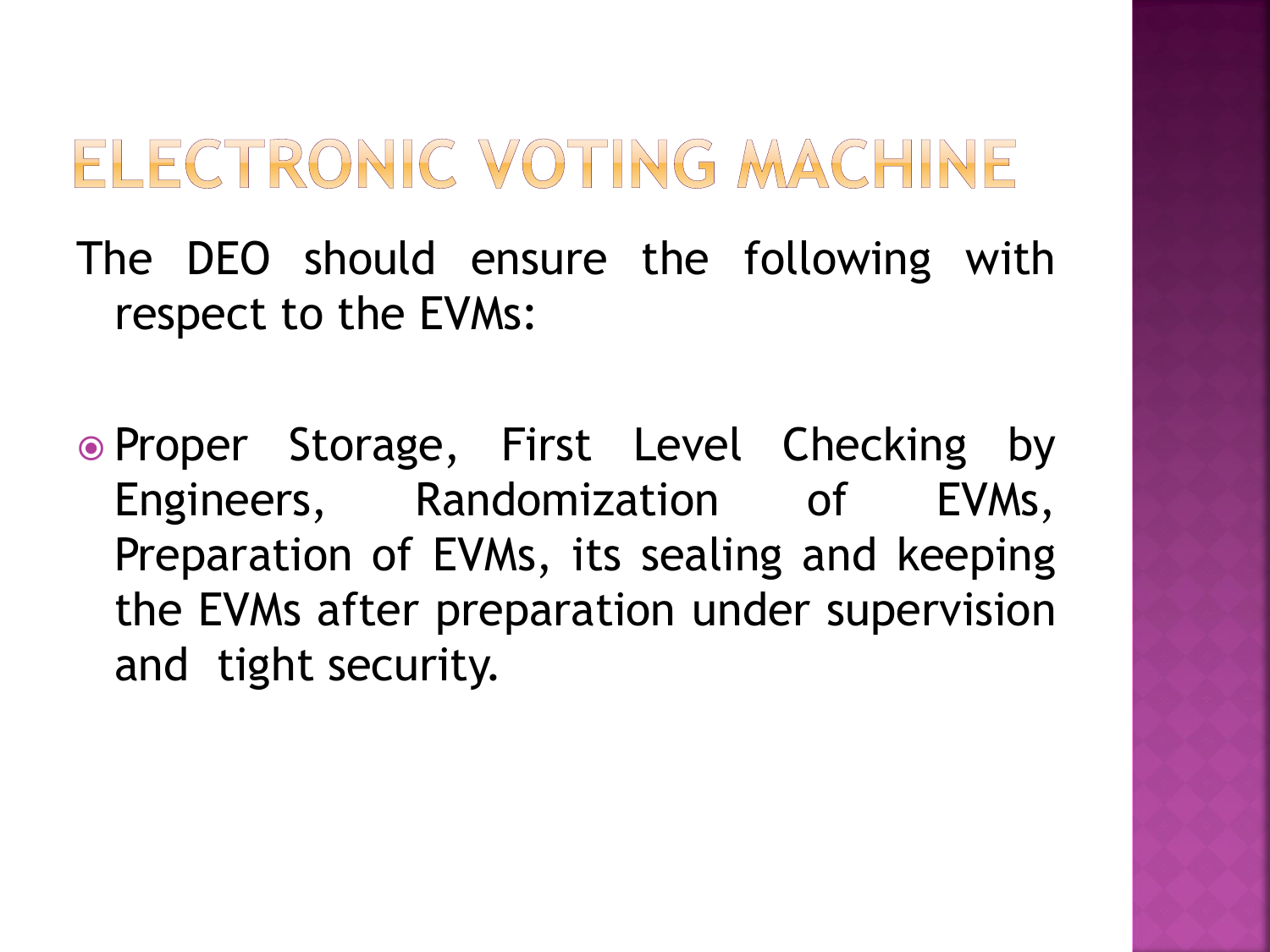#### DECLARATION OF THE ELECTION AND ENFORCEMENT OF MODEL CODE OF CONDUCT

- The DEO should read the important circulars of the Commission regarding following subject and enforce Mode Code of Conduct for :-
- Prevention of defacement of property, Restriction on printing of pamphlets / Posters etc. Tour of ministers, Restriction on presence of political functionaries after the compaign period is over. Complaint monitoring system concerning violations of Model Code of Conduct. Restriction on public meetings by ministers/political functionaries in Educational institutes. Check misuse of govt. Vehicles/Buildings/Officials.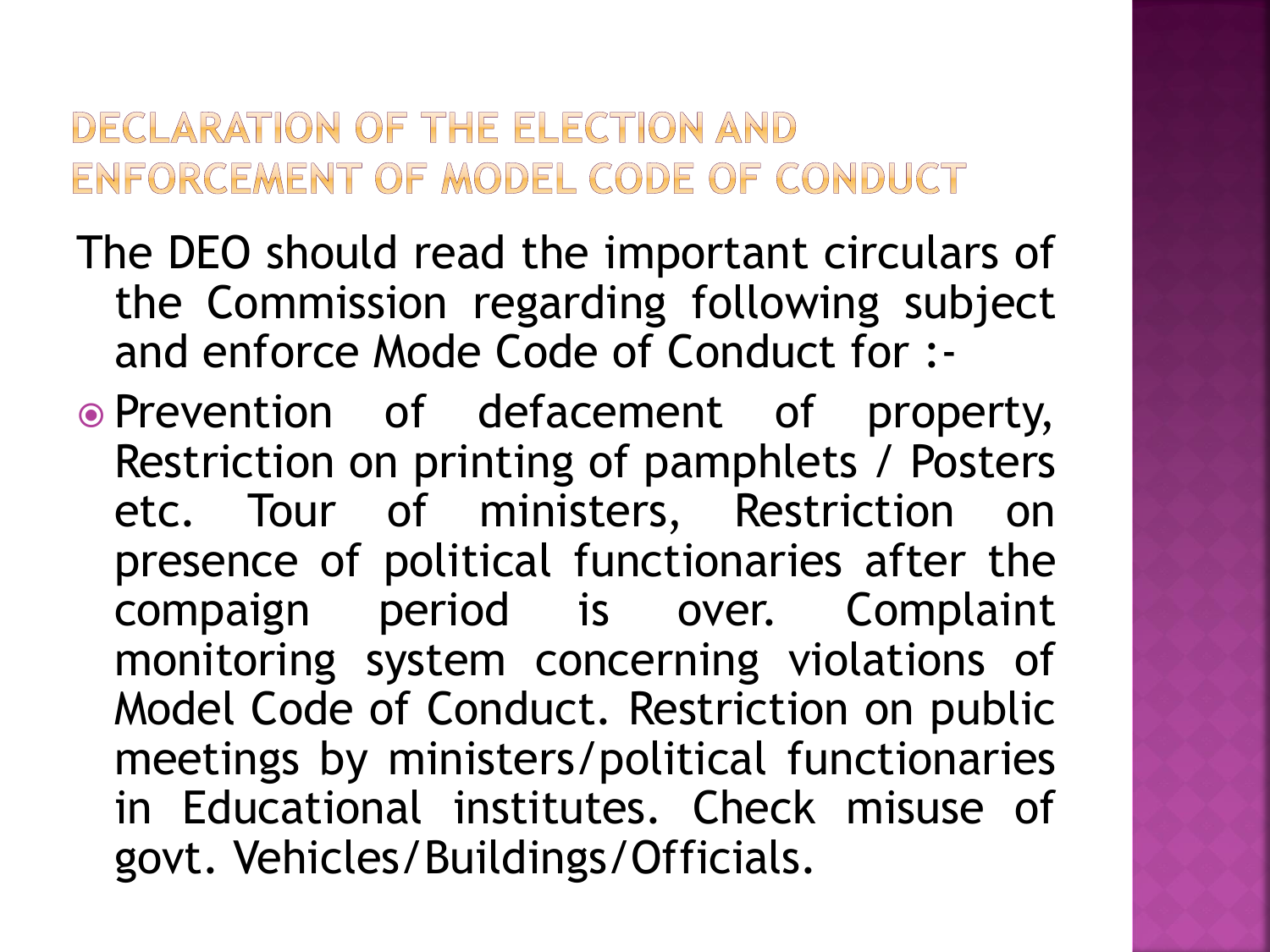#### DECLARATION OF THE ELECTION AND ENFORCEMENT OF MODEL CODE OF CONDUCT

 Use of loudspeaker for Election Compaign, Deletion of references of politicians/ministers on the official website. Permission for the use of vehicles by DEO/RO/Other Officers. Restriction on use of convoy of vehicles. Use of Helicopters during election, Advertisement on Radio & TV, Standing committee meetings, Formation of Enforcement Squads for both urban as well as rural areas, Videography of all major meetings speeches and other important events.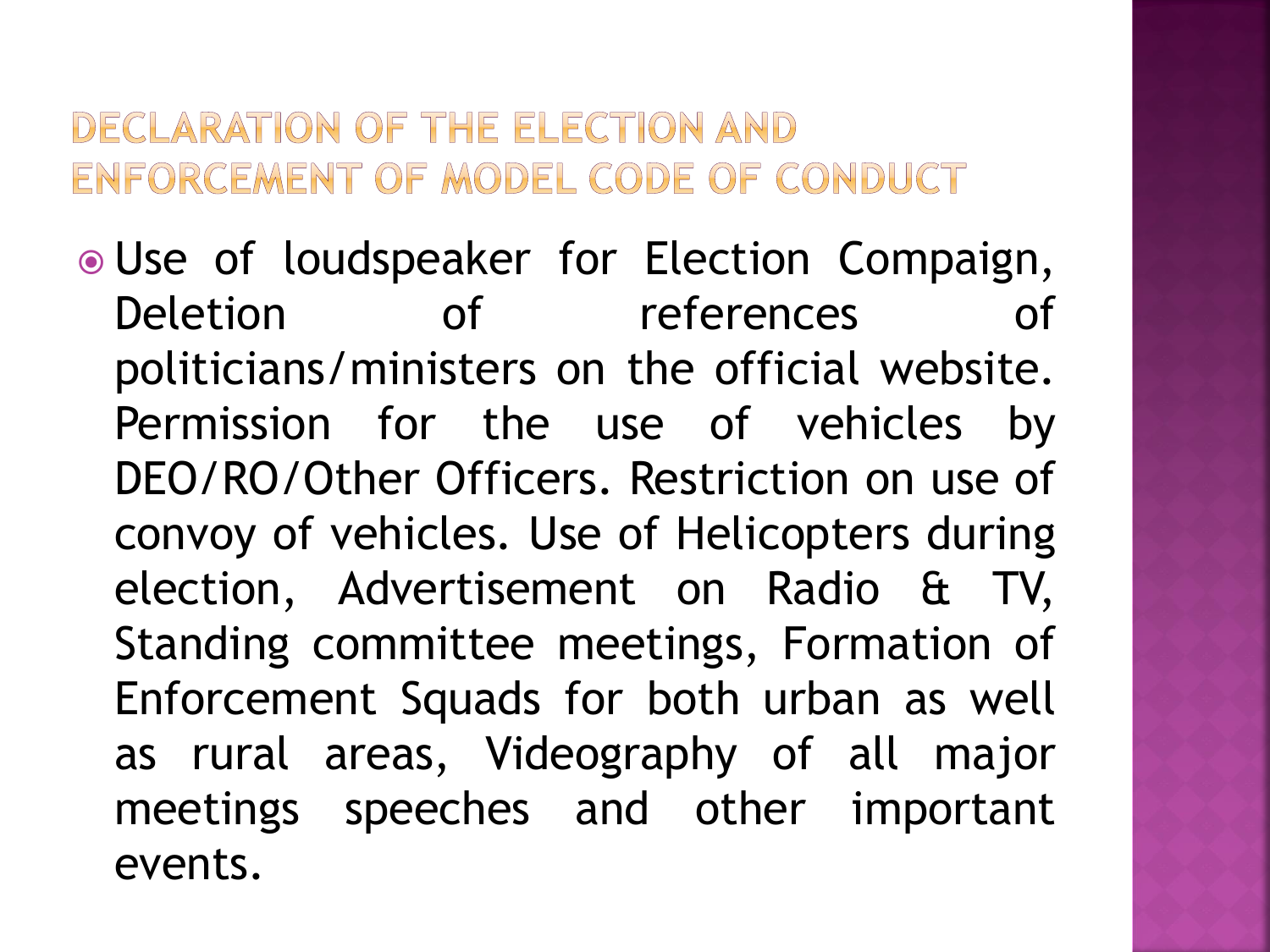## SECTOR OFFICERS

The DEO should ensure the following with respect to Sector Officers:-

- Data base Creation of Sector Officers.
- Appointment of Sector Officers.
- Training of Sector Officers.
- 1<sup>st</sup> and 2<sup>nd</sup> Visit of Sector Officers, feed back.
- $\odot$  1<sup>st</sup> and 2<sup>nd</sup> rehearsal of **COMMUNICATION PLAN.**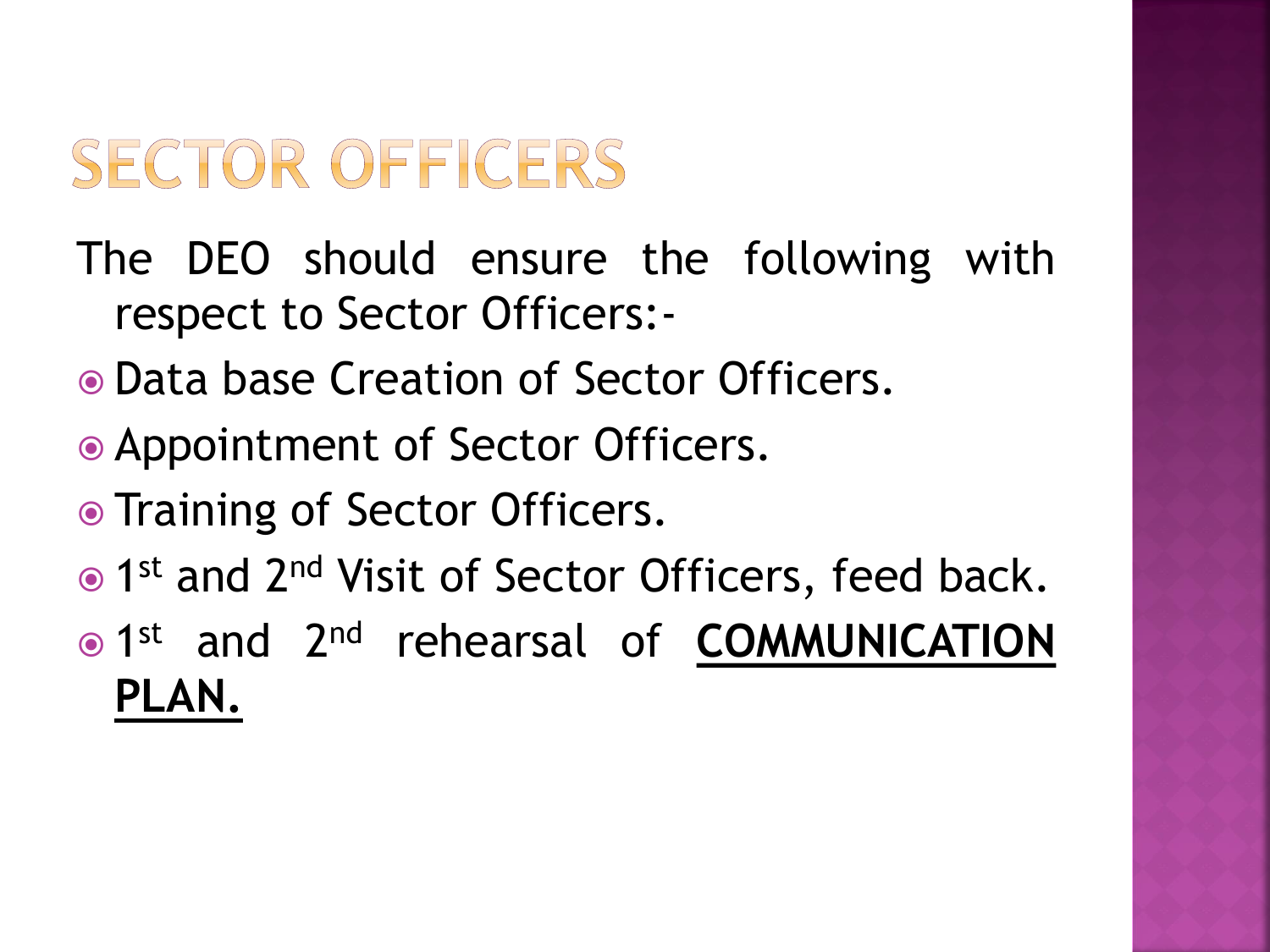#### SECTOR MOVEMENT PLAN

- The DEMP should contain Sector Movement Plan for Polling Parties, Sector Officers,other Personnel , Micro observers etc.
- Assessment of vehicle requirement as per the Route Chart.
- Separate Route Chart for Micro-observers.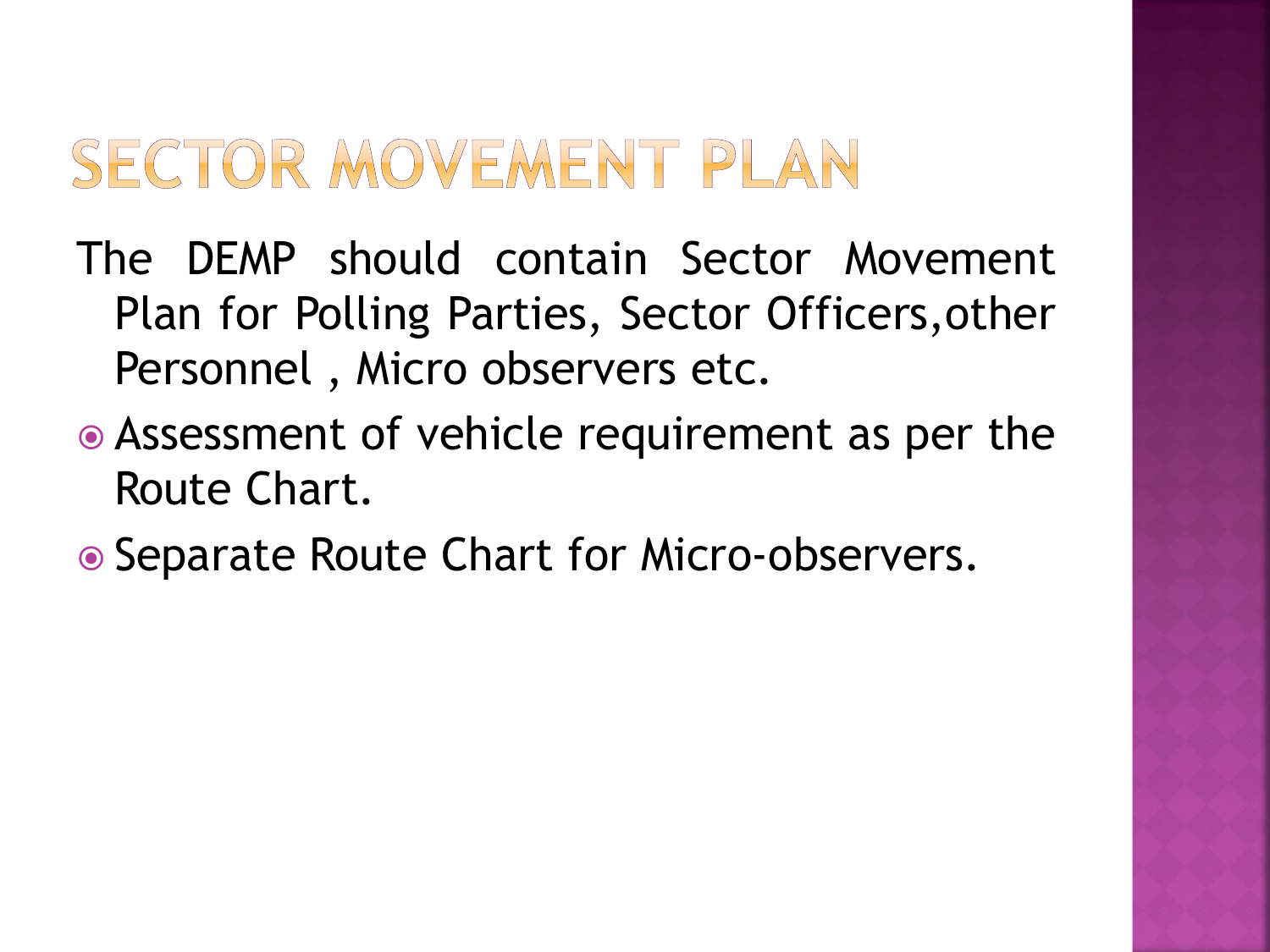#### COMMUNICATION PLAN

- The DEMP should contain detailed account of III tier Communication Plan, at DEO office, RO Officer & Polling Stations.
- DEO should hold meeting with mobile service provides like BSNL, Airtel, idea, Reliance or any other service provider available in the area.
- Separate Communication plan for police personnel.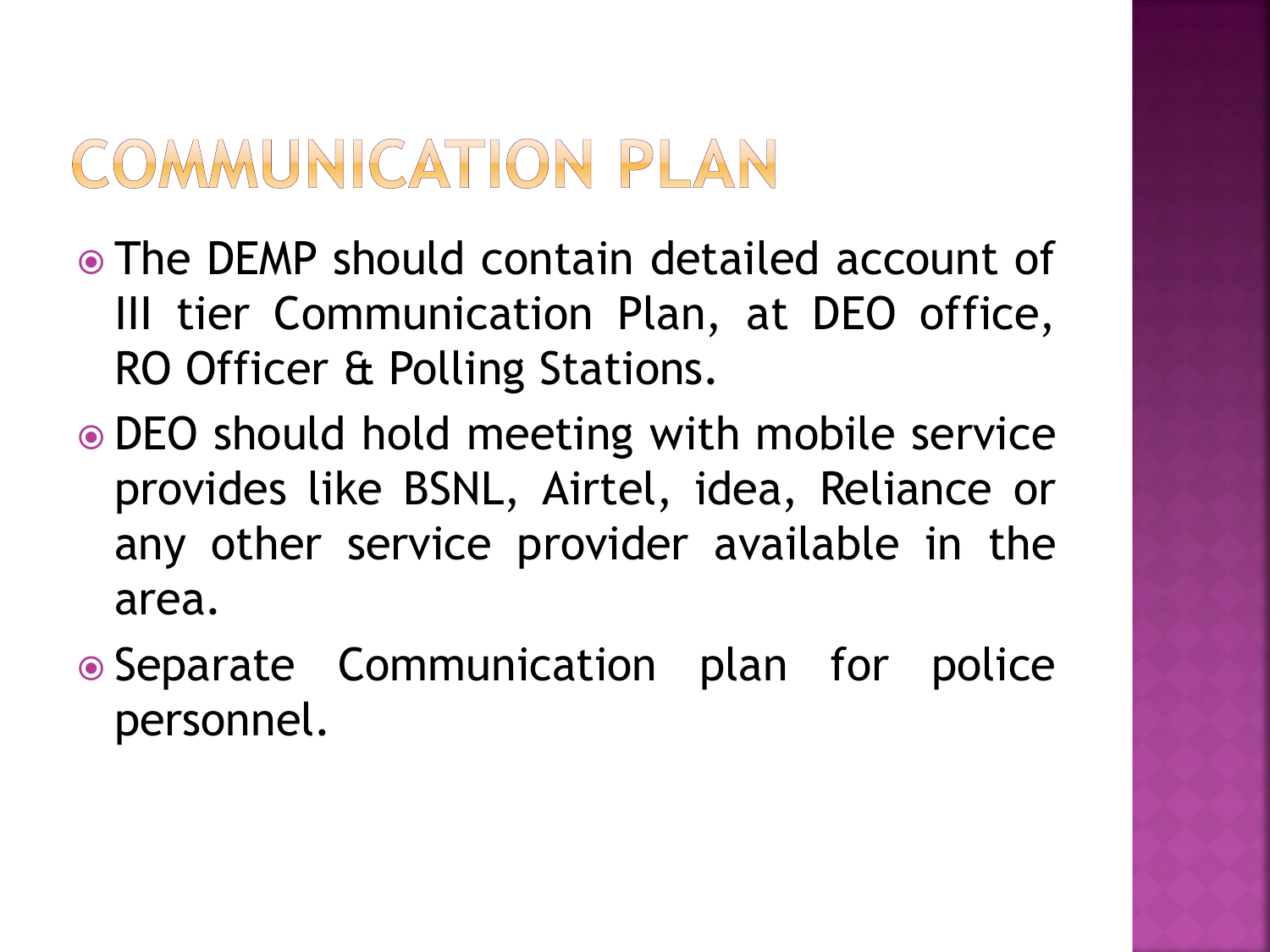#### VULNERABILITY MAPPING AND **CRITICAL BOOTHS**

- The DEO must do vulnerability mapping and must classify the various Polling Stations as Critical, Highly Critical and Non-Critical, following points are relevant:-
- Read ECI's circular (No.464/INST/2007-PLN-1, dated 12.10.2007)
- Identify vulnerable hamlets / wards etc and identity persons who make it vulnerable
- Classification of booths into Critical, Highly Critical and Non-Critical.
- Worry list of candidates is very important before finalizing criticality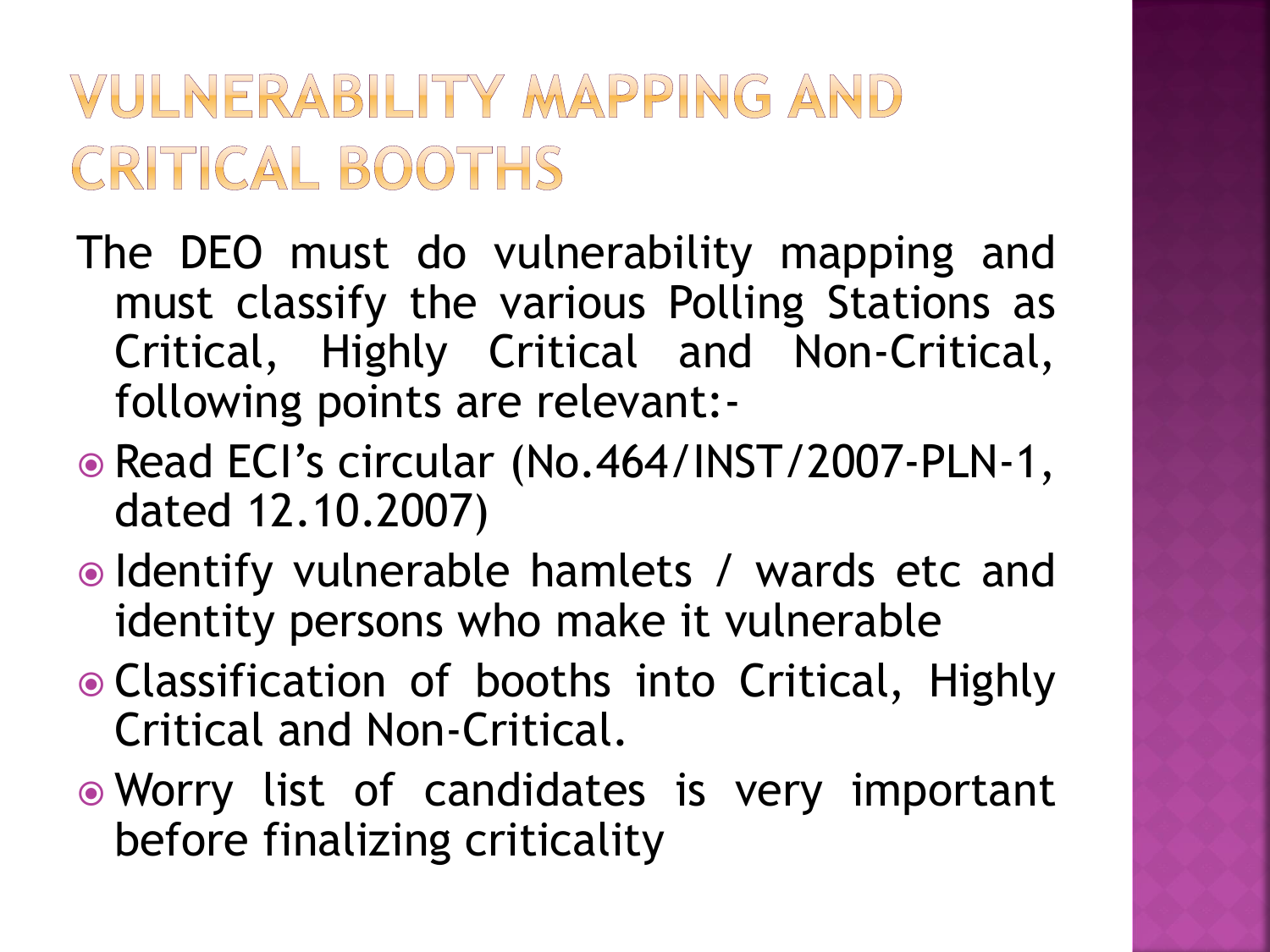#### POLICE DEPLOYMENT PLAN

- Assessment of requirement of Police Personnel.
- Availability of Police Personnel at the district level including special Armed Force, Home guards, Forest Department, Excise Department personnel and Special Police Officers (SPOs)
- Availability of Central Para-Military Forces (CPF)
- Deployment of Police Personnel in consultation with the Observer.
- Vulnerability mapping and Criticality of the booths to be kept in mind while deploying force.
- Route chart for movement of Police personnel.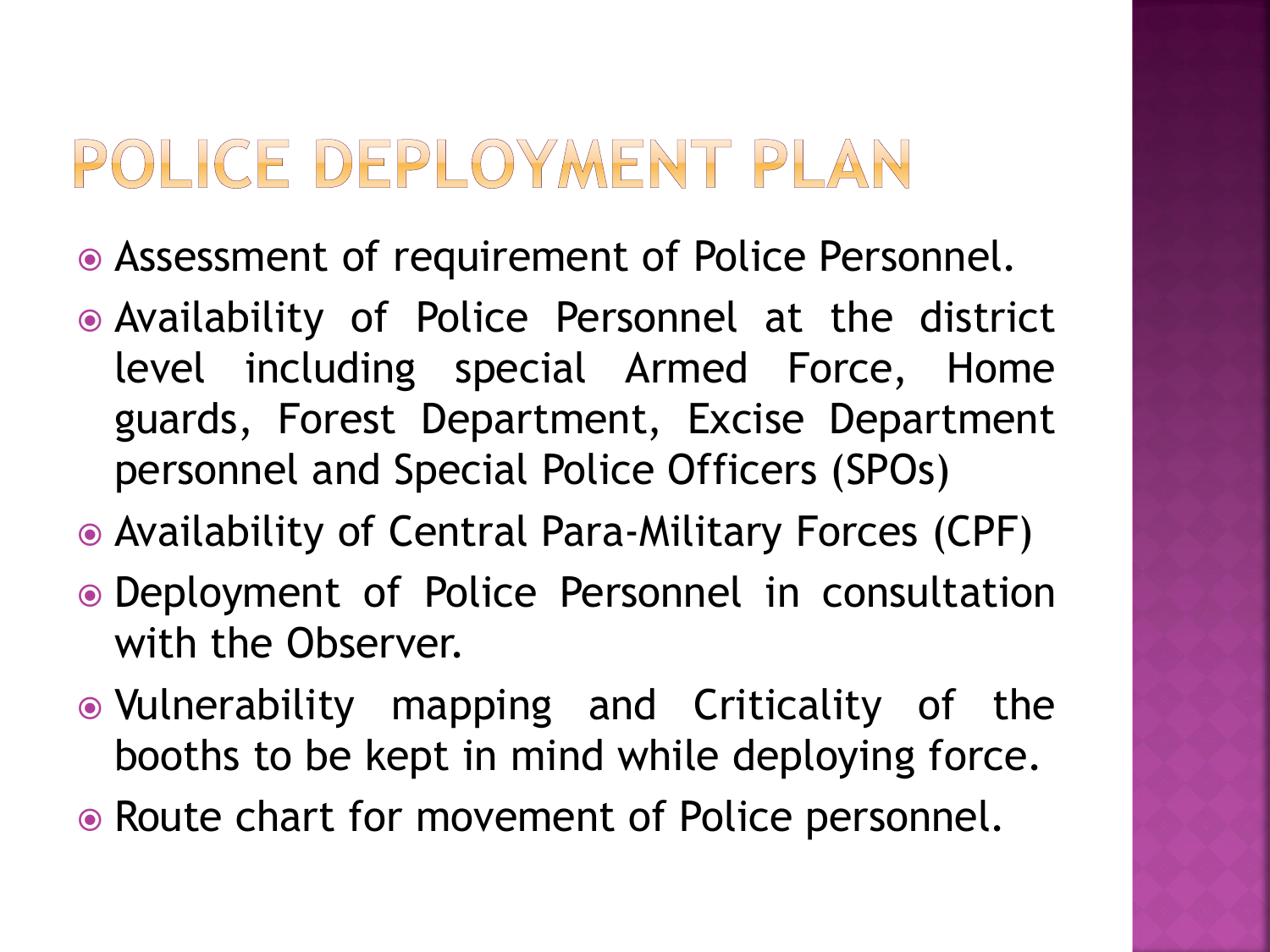#### TRAINING OF POLLING PERSONNEL

- The DEO should ensure the following with respect to training:-
- $\odot$  1-(EVMs)
	- **Selection of venue for training**
	- More emphasis should be given for 'hands on' training rather than classroom lecture mode.
	- **Postal ballot facilitation centres to be setup at** training centres for the benefit of polling staff.
	- **Provision of Facilities at Training Centre Proper** facility should be ensured for the polling staff, proper drinking water facility, first-aid, medical facilities and toilets facility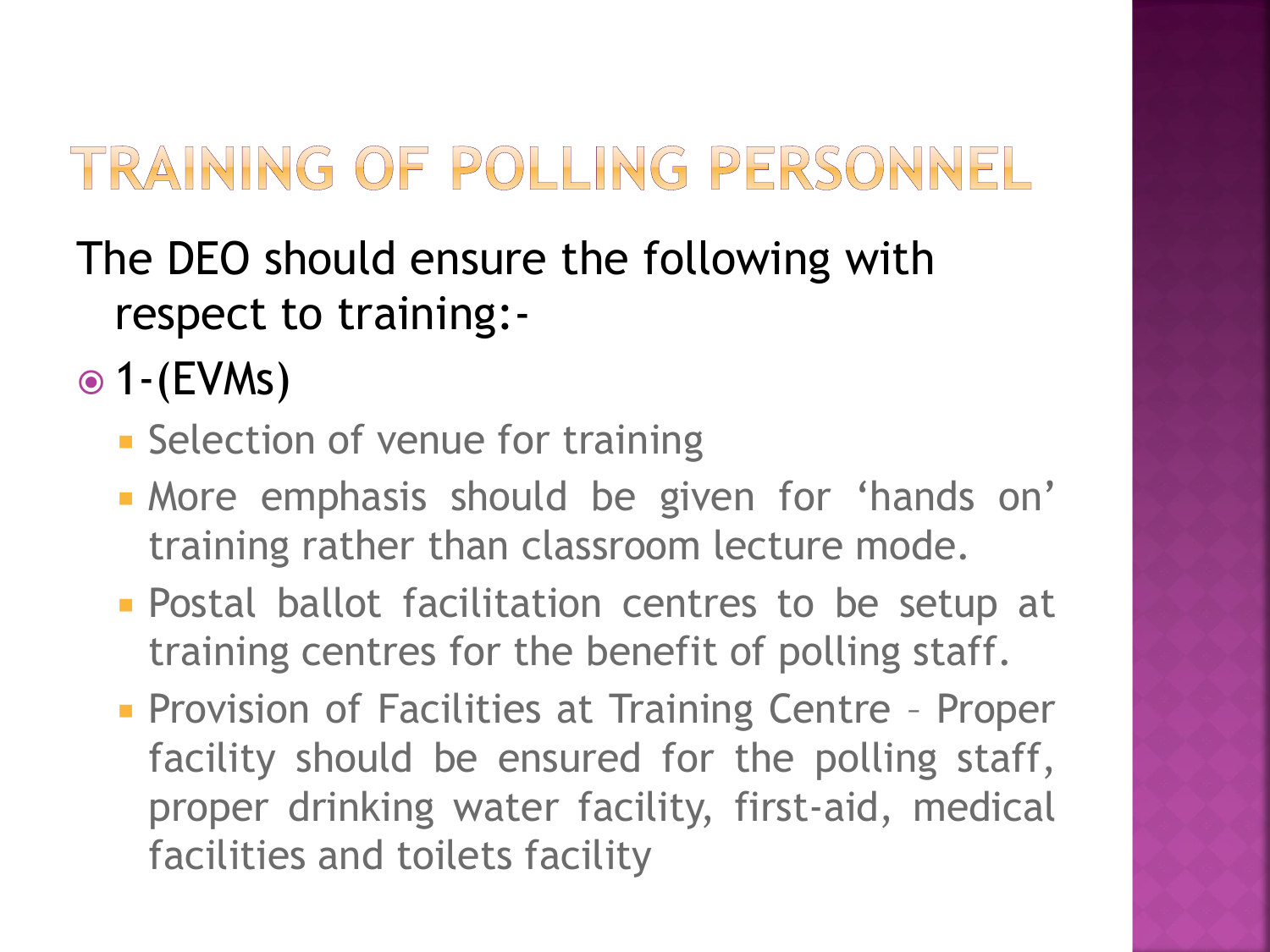#### TRAINING OF POLLING PERSONNEL

#### 2-General (Non-EVM Training)

- Facilitation center at training venue for postal ballot paper and EDC.
- Duties of (PO,P-1, P-2, & P-3) polling personnel at polling stations.
- **Making them aware with procedure for challenge and** Tender voting.
- Get the acquainted will all compulsory declaration to be made by PO at different times.
- **Polling Agents to be voter in same polling stations.**
- **PO** Not to go to voting compartment and assist the voters.
- **ISSUES related to identification documents of voters.**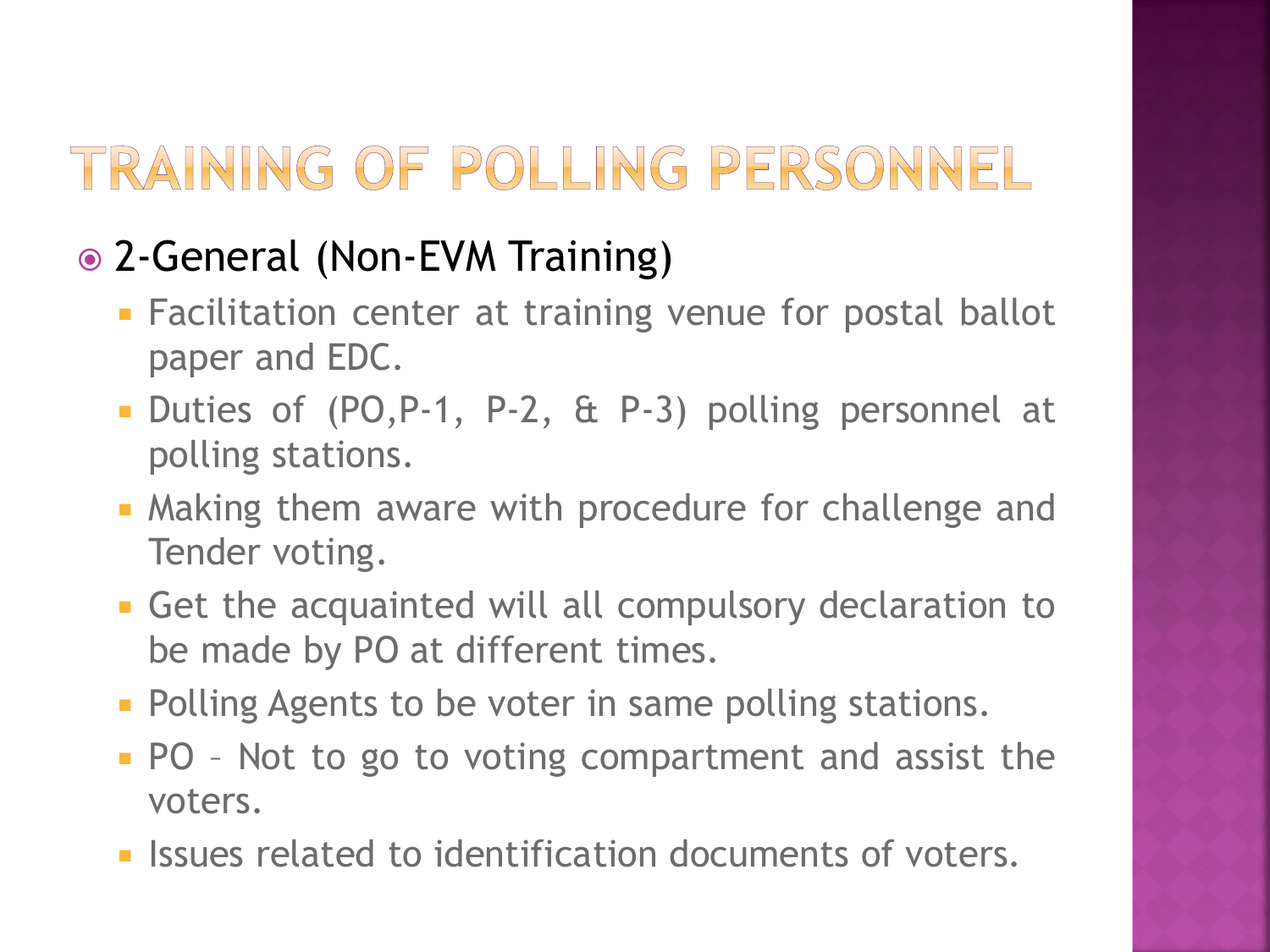#### STANDING COMMITTEE MEETINGS

The DEO should ensure the following:-

- The standing committee meeting is held by DEO/RO at different stages of election, for example –
	- **At the time of draft publication of the rolls**
	- **Before the final publication of the rolls**
	- **Preparation of lists of polling stations and.**
- To be organized at frequent intervals during conduct of elections.
- To be used for informing the Candidates and representatives of various political parties about Poll schedule.
- Eliciting their support in maintenance of law & Order
- Seeking their co-operation in enforcement of Model Code of Conduct.
- Not to be used as mere formalities.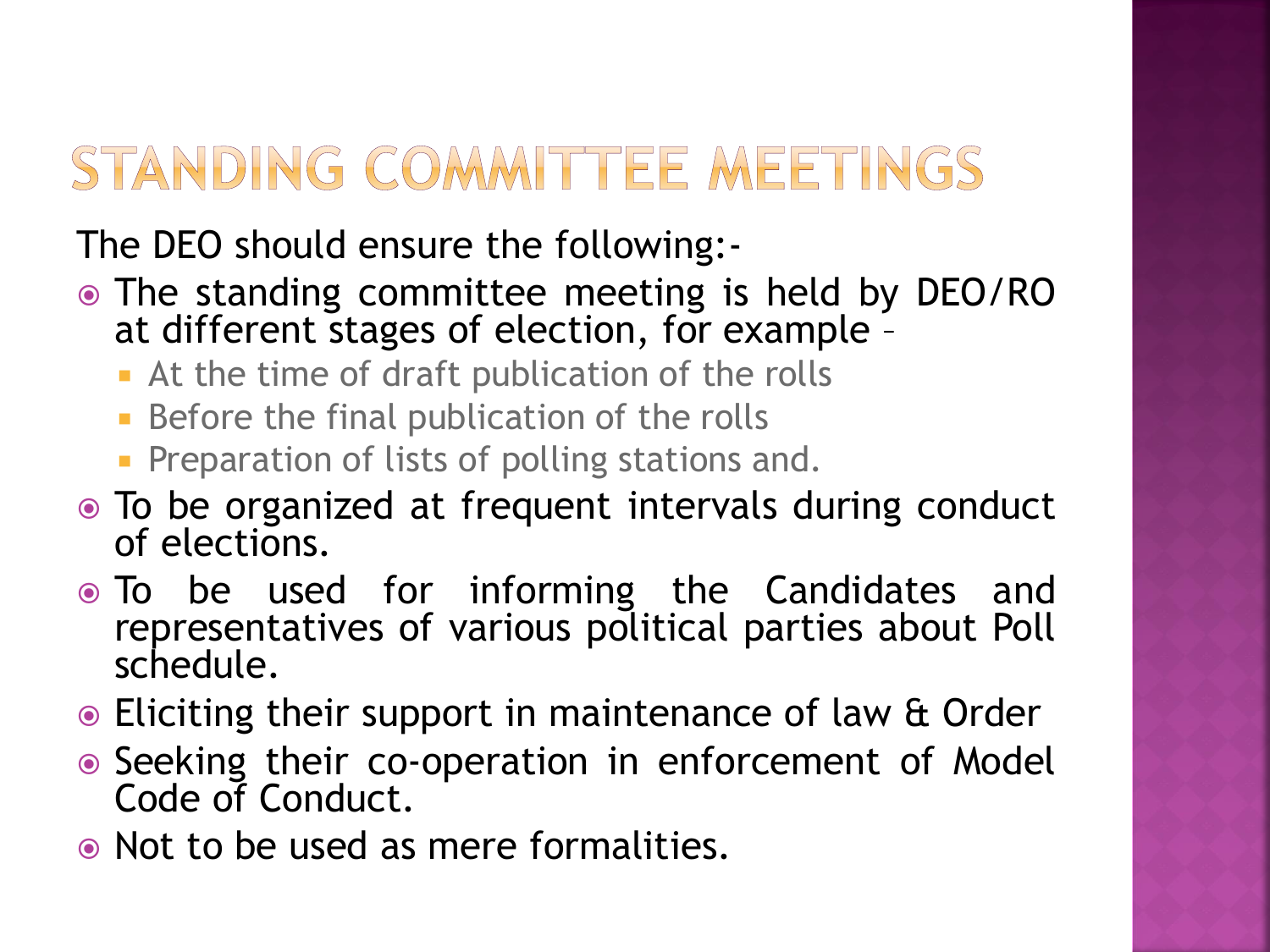## POLLING PERSONNEL WELFARE

- The DEO should ensure the following with respect to polling personnel welfare:-
- Appointment of nodal officer to coordinate and supervise polling personnel welfare measures.
- Providing basic amenities at Training. Distribution, Reception, and Boarding venue : Drinking water, toilets, helpdesk, healthcare.
- A senior officer to supervise transport facilities of the Polling Personnel.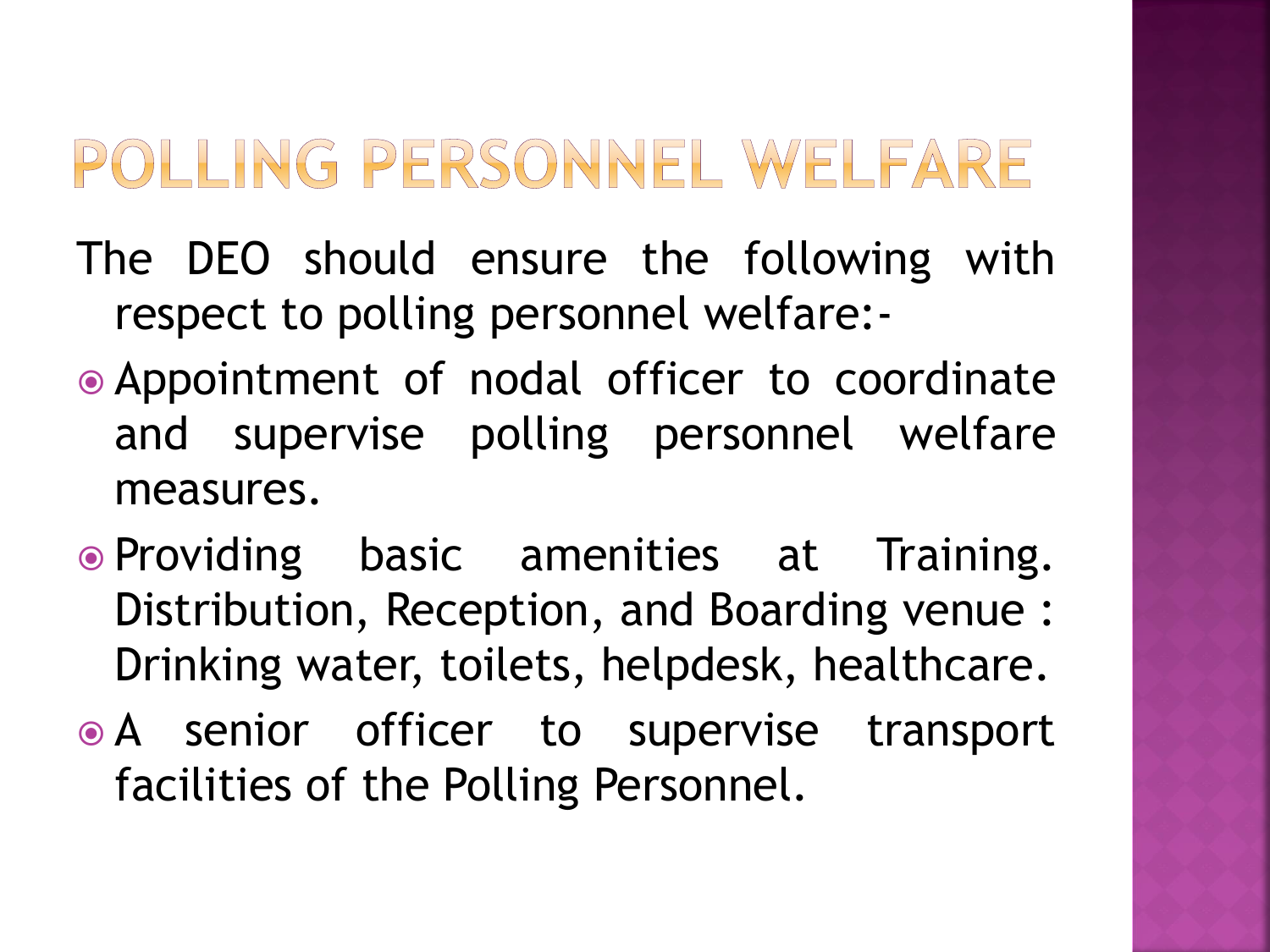## POLLING PERSONNEL WELFARE

- Tracking of movement of Polling personnel for their safe return to the reception center.
- Providing basic amenities at polling stations: light, toilet, furniture, drinking water, food etc.
- Making ex-gratia / compensation payment in case of any injury or death.
- . Issue of photo identity card to the polling personnel (Presiding Officers, polling officers, counting supervisors and counting assistants etc.) ECI Inst. No. 464/INST/2007/PLN-1, Dated 12.10.2007
- Special care while classifying in case of women and physically handicapped persons & persons having mental disability.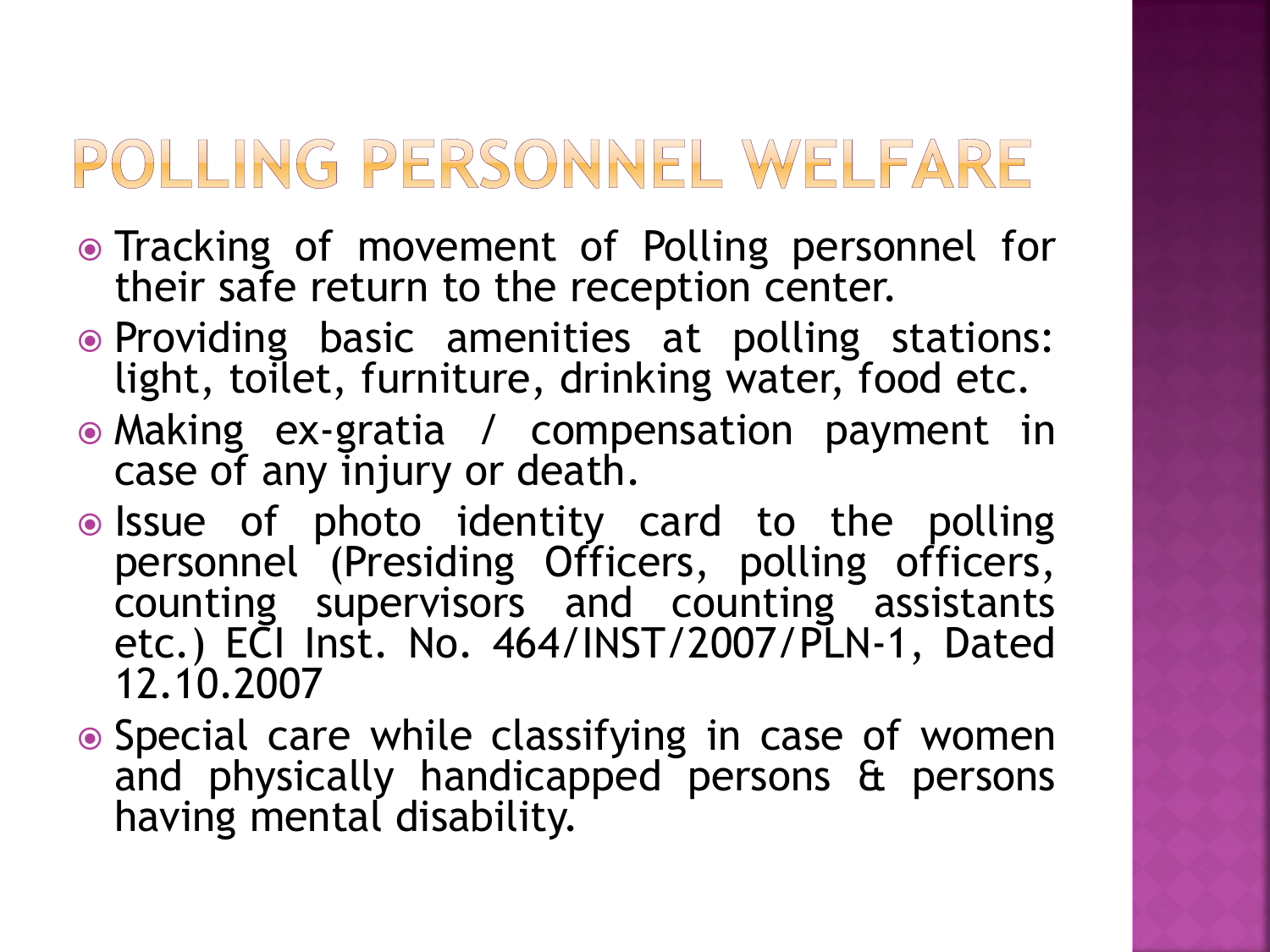

The DEO should ensure the following with respect to Media:-

- Establishing a Media cell at the DEO office.
- Appointment one officer in the DEO office as the Nodal Officer to interact with media persons.
- Holding meeting with media persons 4-5 times during elections.
- Allowing them for coverage of nomination paper filing
- Keeping them briefed about time schedule of various activities related with elections.
- Encouraging them to report case of violations of Model Code of Conduct by Govt. officers/Staff/Candidates /Political Parties.
- Sharing important information like, list of all Polling stations, candidates contesting the elections, Route chart transportation arrangements etc.
- Allowing coverage by media persons on poll day.
- Allowing coverage by media persons on Counting day.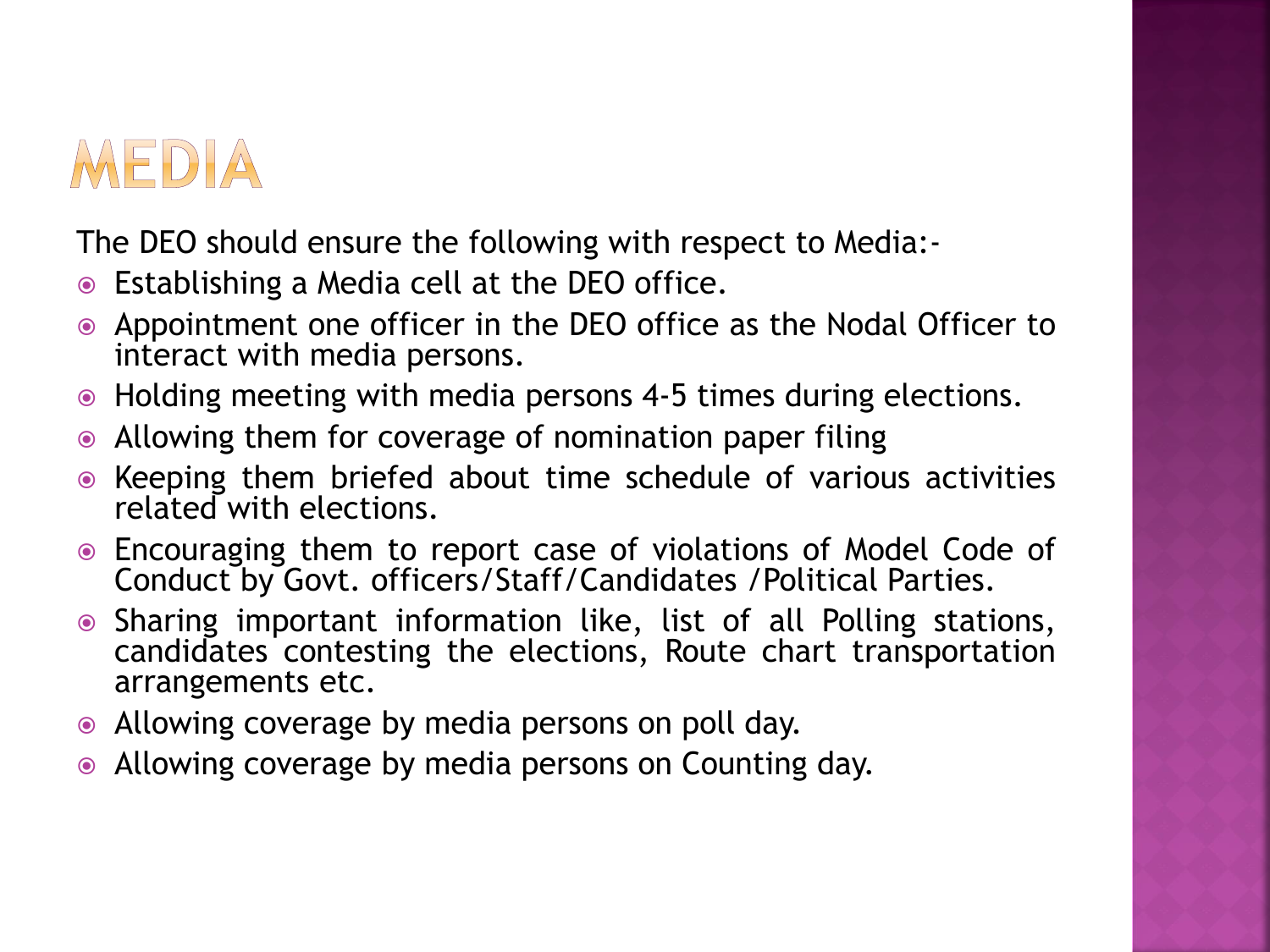### COMPLAINT MONITORING

- The DEO should ensure the following with respect to complaint monitoring:-
- Appointment of a Nodal Officer in the DEO office.
- Appointment of an Inquiry Officer (Constituency wise formation of team comprising a Police and Civil Officers and Videographer)
- ATR to be communicated to the CEO office immediately by DEO.
- Daily reporting of complaint monitoring.
- Complaint **against** Govt. officers/staff/candidates/political parties to be taken very seriously.
- Complaint relating to violation of MCC to be attended immediately.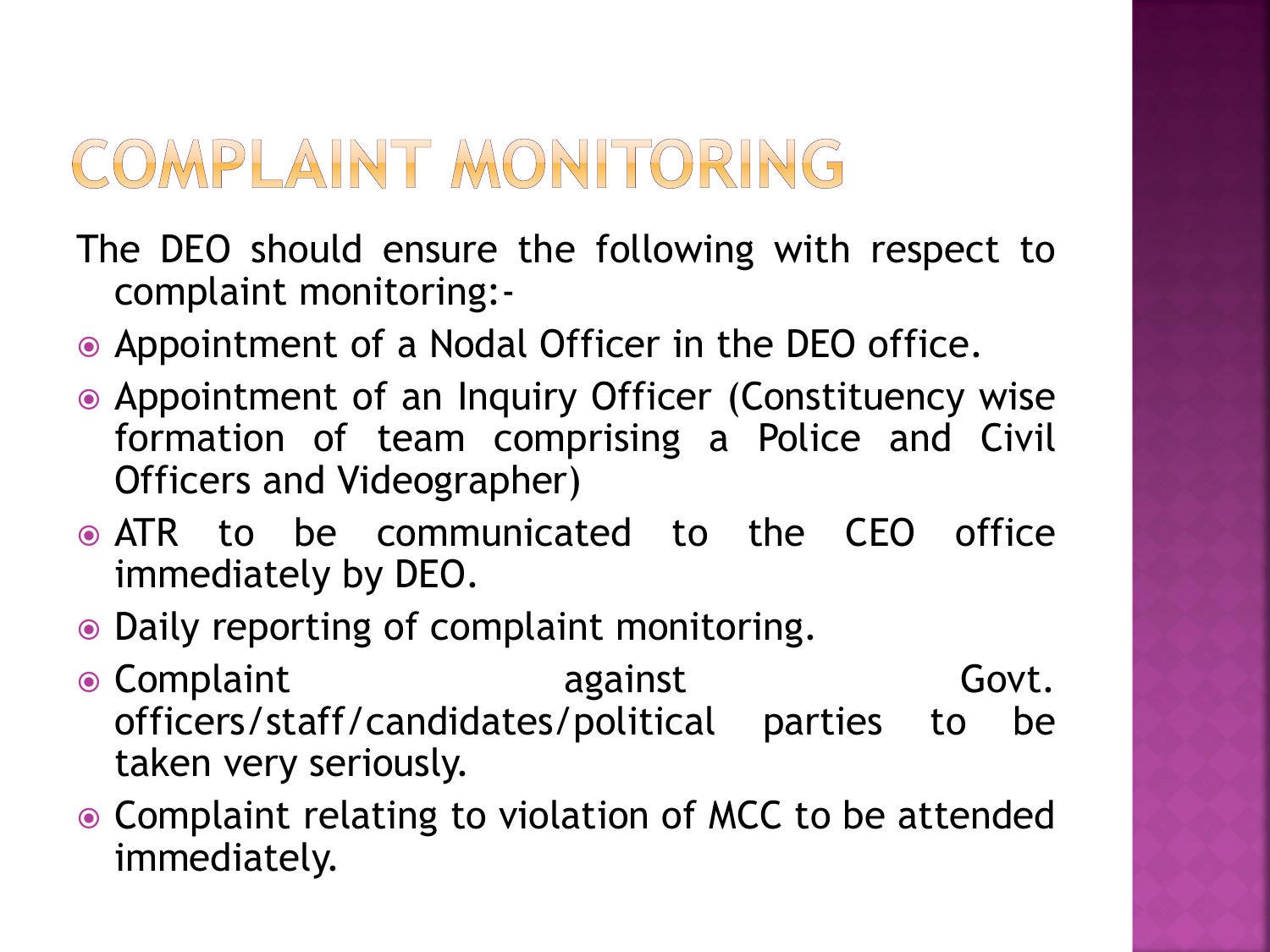#### USE OF VIDEOGRAPHY AND DIGITAL CAMERAS DURING ELECTION

- The DEO should ensure the Videography of Critical Events – (with date & time) as follows:-
- Violent incidents, Booth capturing intimidation of voter, Hypersensitive & sensitive polling stations, Riots, Meeting addressed/attended by Ministers, top National/State Level leaders of recognized parties. Important events such as nomination, scrutiny and withdrawal of candidatures, preparation of EVMs by ROs, Closure of strong rooms before taking out the EVMs for counting process.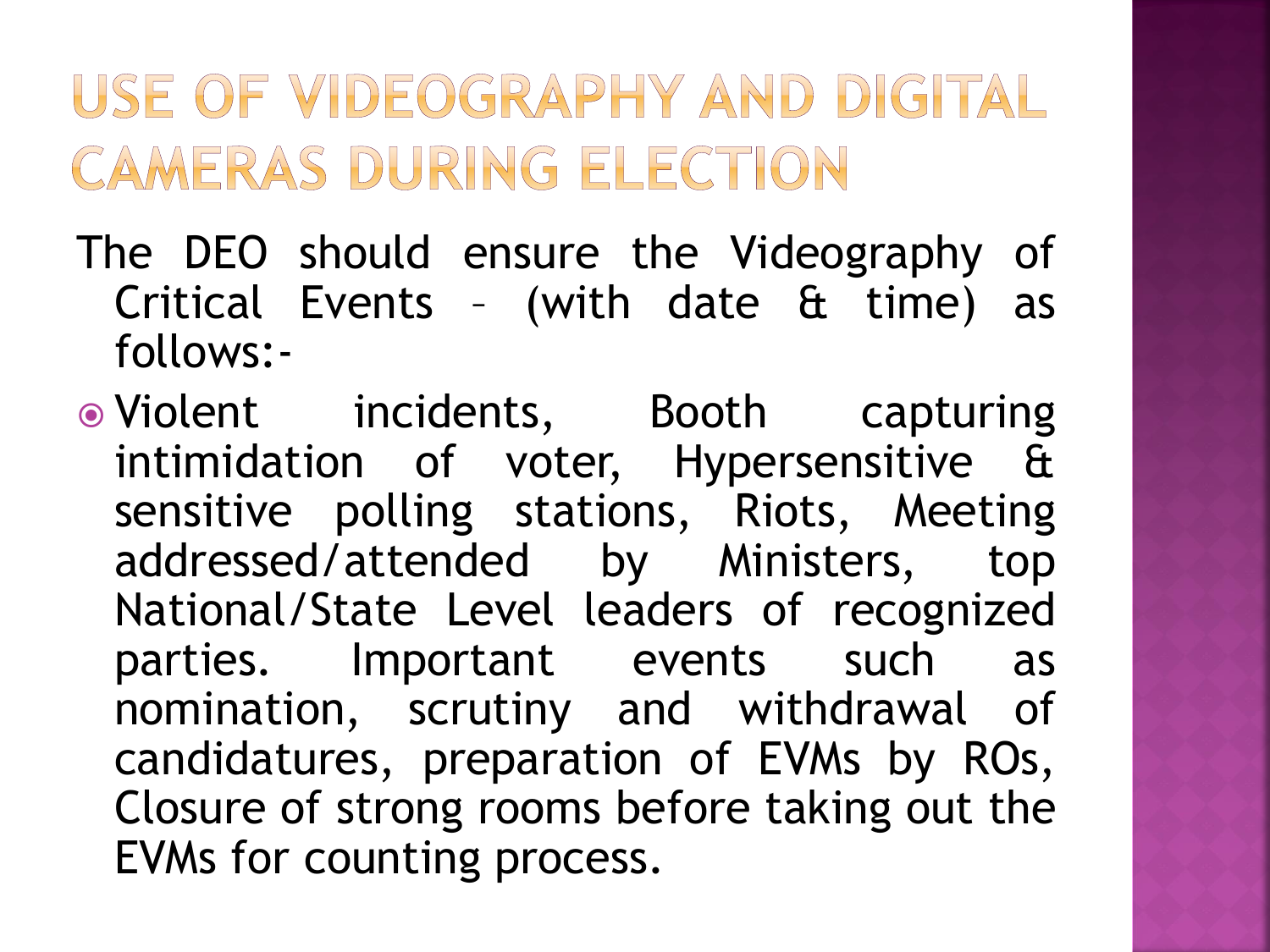## EXPENDITURE

- The DEO should ensure the following with respect to Expenditure:-
- Monitoring of Expenditure from the date of filing nomination
- Inspection of Expenditure Registers every 3-4 days.
- Dummy Candidates to be tracked.
- Finalization of rate charts of items of common use during campaign.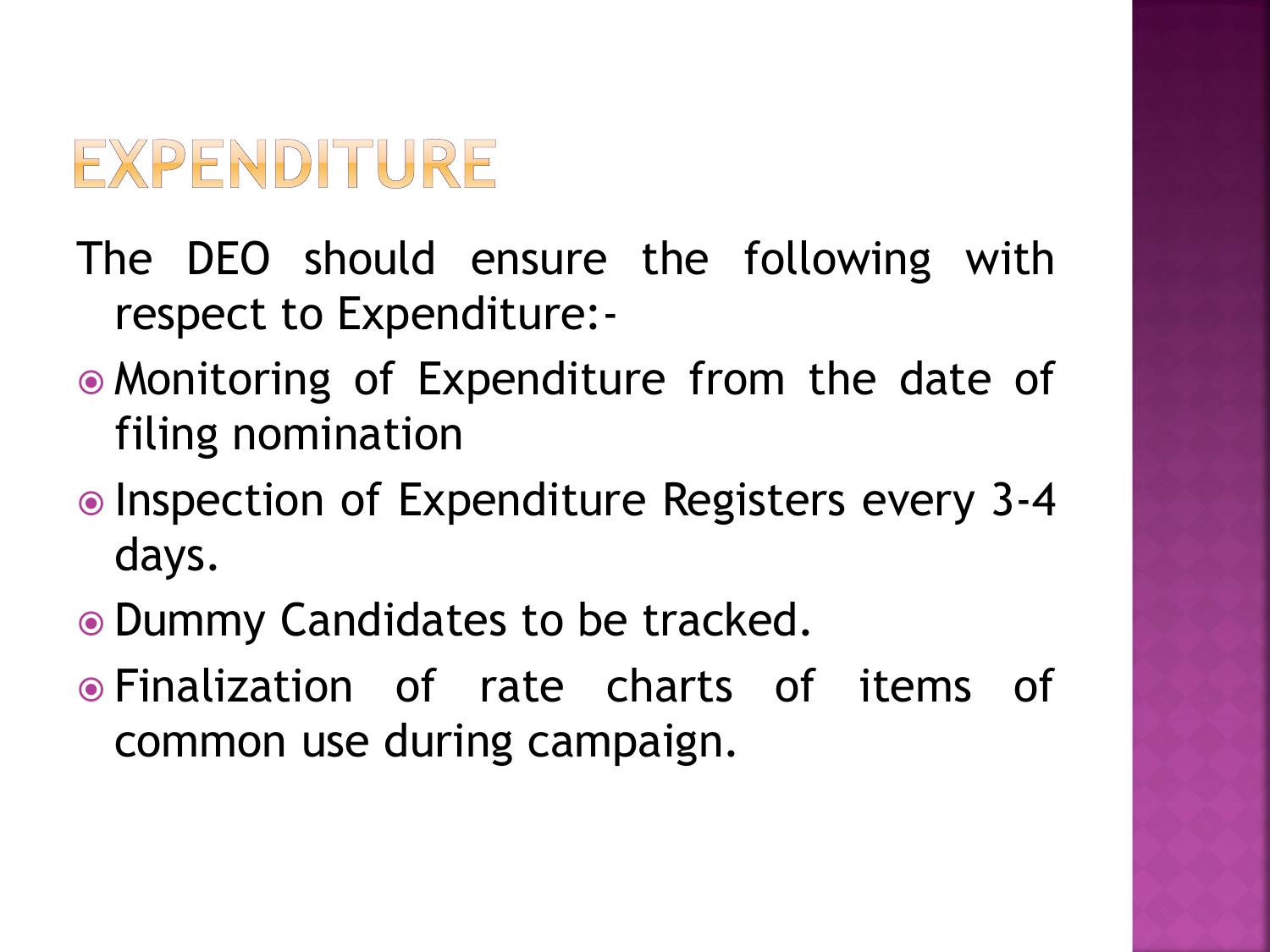#### MICRO - OBSERVERS

The DEO should make arrangements for the following :-

- Appointment of Micro Observers from the pool of Central Govt.PSUs in consultation with the observer.
- Training of Micro Observers.
- Nodal Officer for Micro Observers at DEO Office.
- Separate Route chart & Transportation arrangements for Micro Observers.
- Integrating Micro Observers with Communication Plan.
- Briefing of Micro Observers before sending them to Polling Station by the Observer (if possible)
- Micro Observers diaries to be scrutinized by Observers at the reception centre.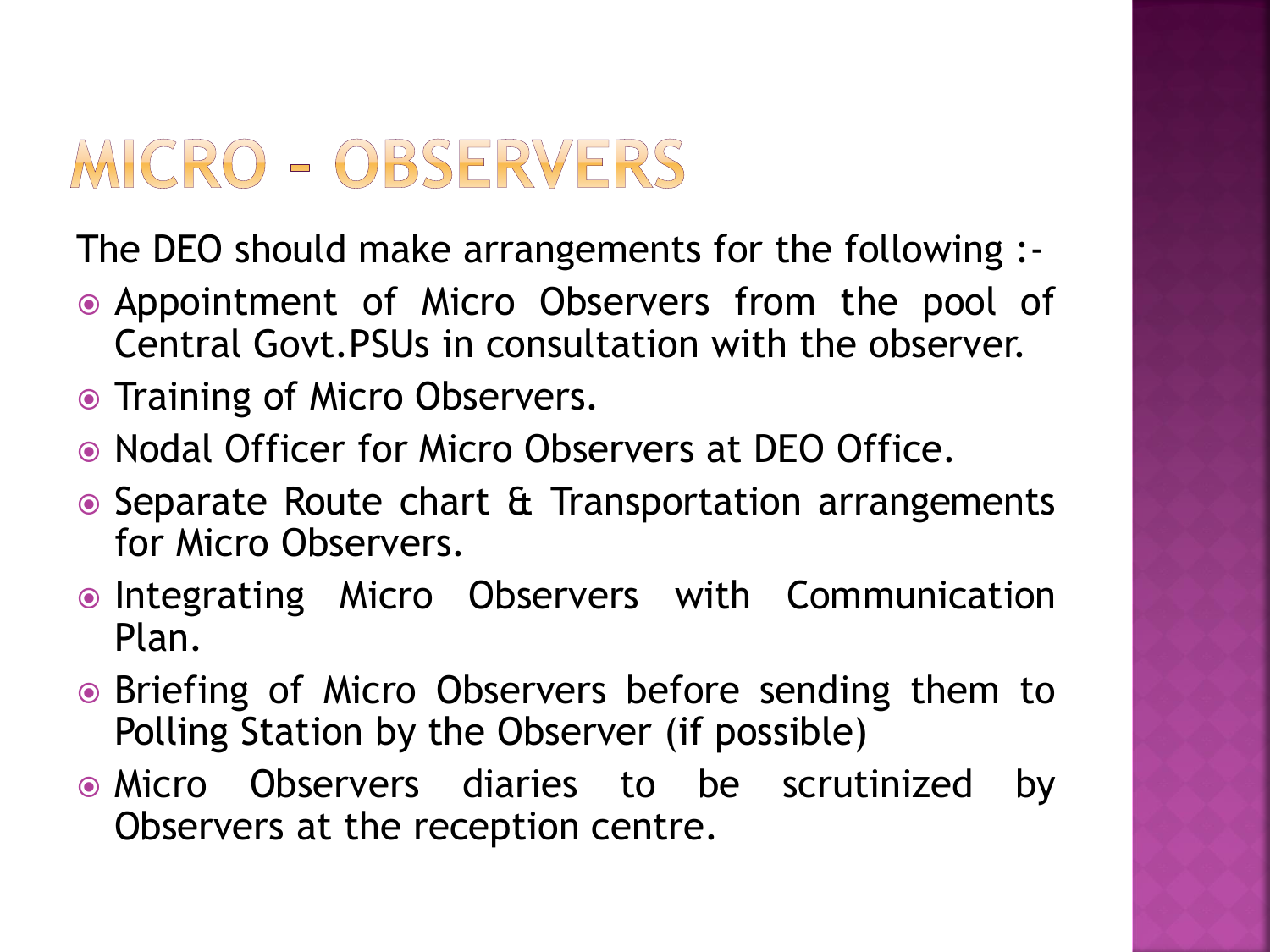#### DISTRIBUTION CENTRE & DISPATCH OF POLLING PARTIES

- The DEO should ensure the following at the Distribution/Dispatch centre:-
- Provision of training facility at the dispatch centre few training counters shall be set up at the dispatch centre for 'hands on' training.
- Arrangements of distribution of Election materials to the Polling parties including EVMs.
- Briefing of polling parties by Sector Officers before their departure.
- Sector Officers informing the polling parties about the Bus No.(Vehicle No.) which they have to board.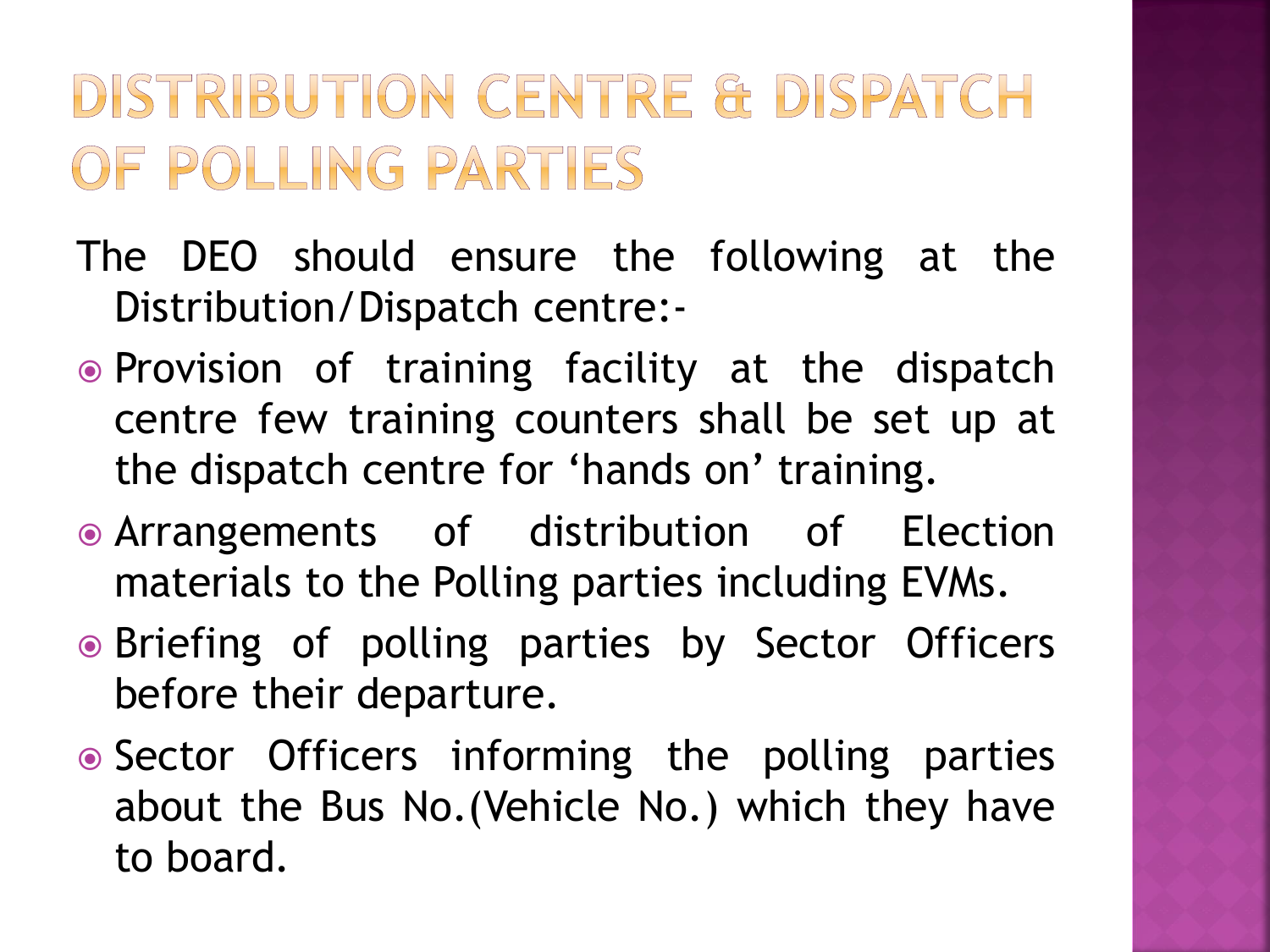#### DISTRIBUTION CENTRE & DISPATCH OF POLLING PARTIES

- Boarding of vehicles by the polling parties.
- Dispatch of Polling Parties.
- Facilities at Distribution / Dispatch centre : Strong room for EVMs and other Election material. Control Room, Drinking water, Toilets, Food plaza, Proper barricading of Distribution counters, Medical Team.
- Similar arrangements for Micro Observers.
- OK Report by all the Sector officers by 6.00 p.pm day before the poll day that all polling parties have reached to the R.O.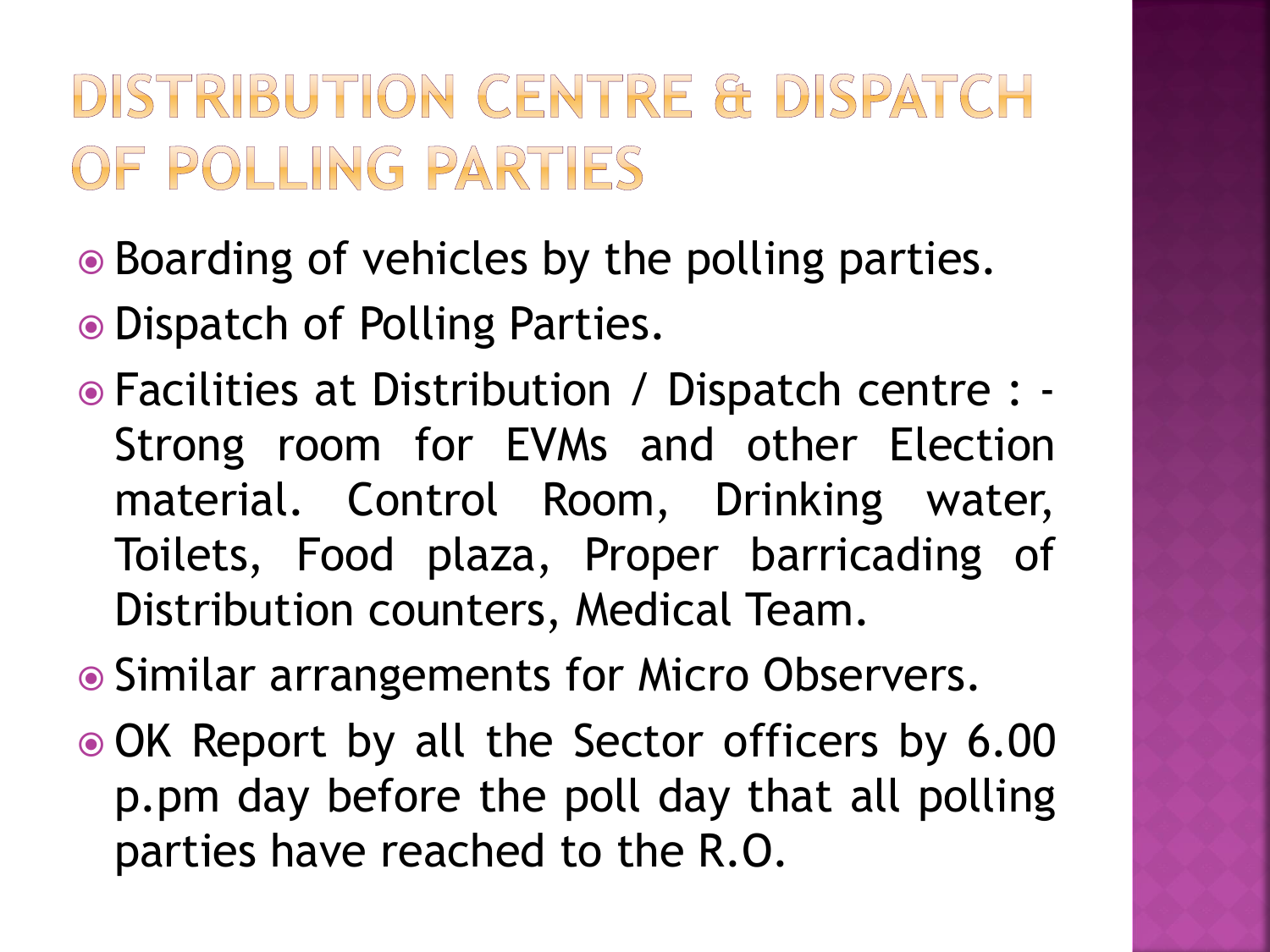#### RECEPTION CENTRE

- The DEO should ensure the following at the Reception Centre :-
- Facilities :- Proper lighting, proper barricading of reception counters, control room, drinking water, toilets, Food plaza, Strong Room for EVMs and other election material, Medical team.
- Proper security, presence of Police personnel.
- Provision for scrutiny of Form 17-A, P.O. Diary and other relevant documents in the presence of Observers.
- Other facilities like telephone, FAX, internet, computer section for data feeding, separate room for Observers, DEO/SP, ROs, etc.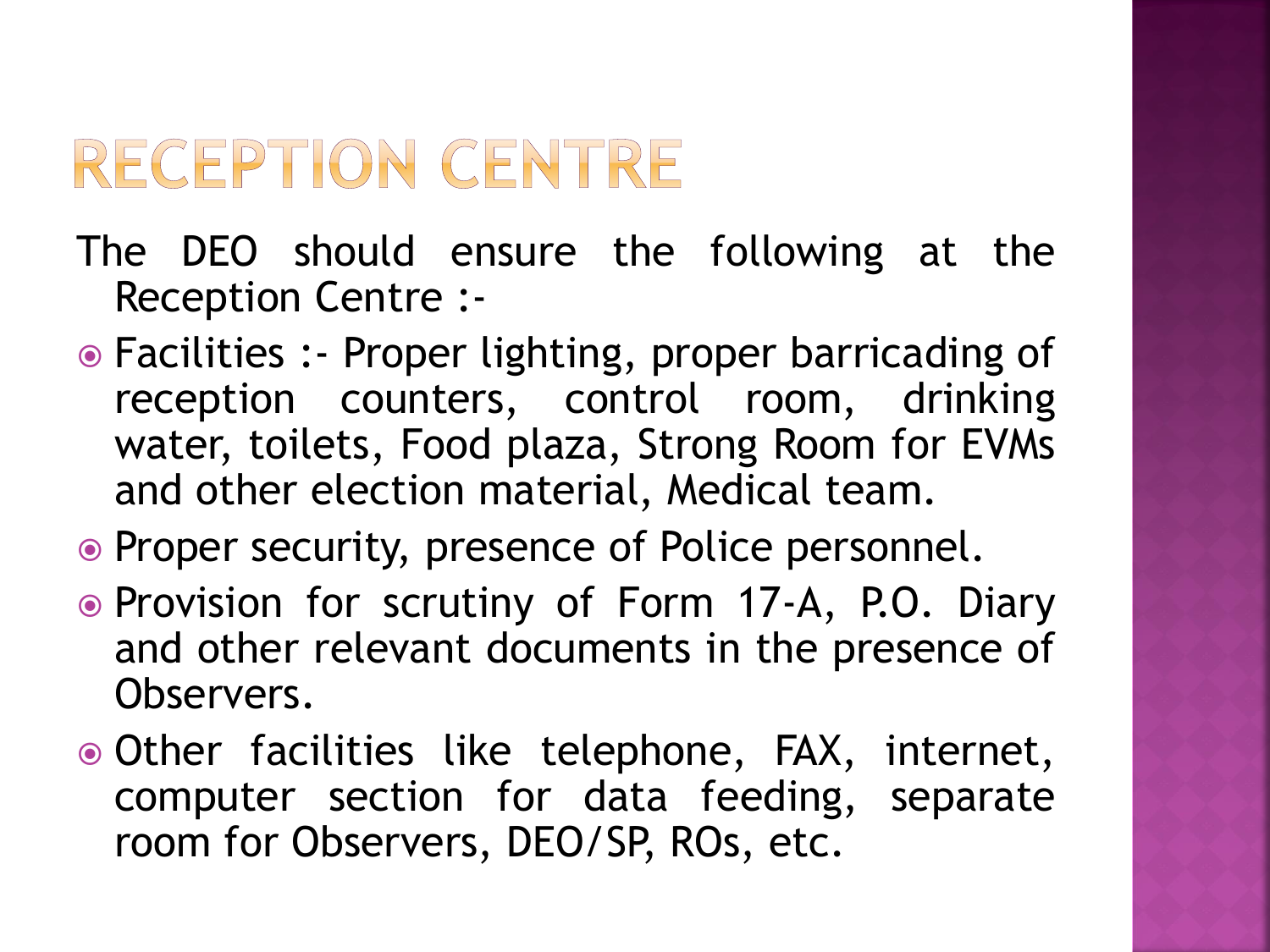#### RECEPTION CENTRE

• A separate special counter should be set up for receiving EVMs and other documents from the specific polling stations about which complaints had been received from political parties / candidates during the course of polling; polling stations in which significant event such as violent incidents, heated arguments with the polling personnel, clash between polling agents, break-down of EVMs reported and where the EVM replacement had taken place etc.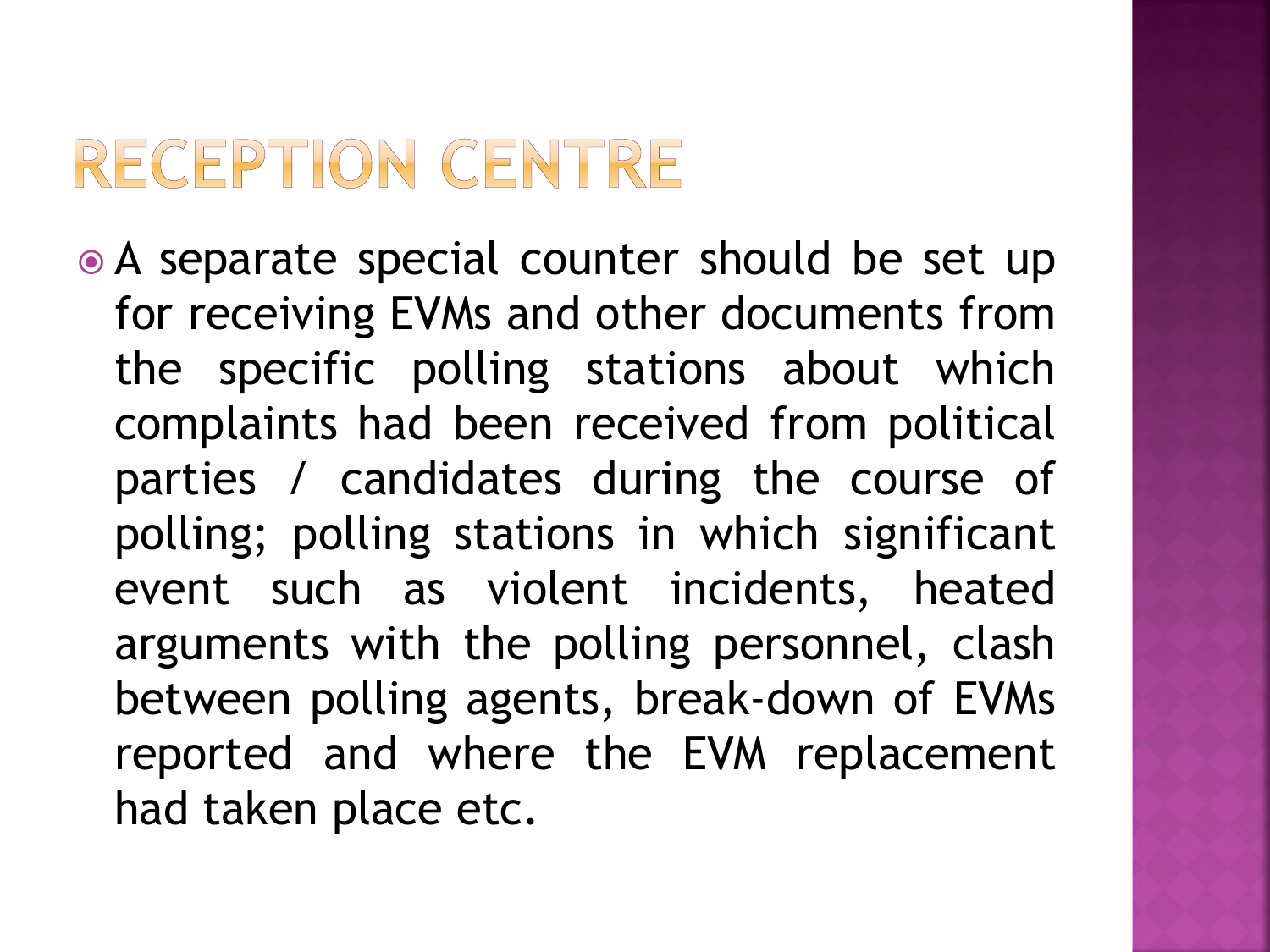## COUNTING CENTRE

The DEO should ensure the following with respect to the Counting Centre:-

- Selection of counting centre CEO in consultation with Observer and getting its approval by the Commission.
- Facilities :- Proper lighting, uninterrupted power supply, proper barricading, Strong rooms, Drinking Water, toilets, Food plaza, Medical Team, Control Room.
- Other facilities like Telephone, FAX, internet, Tabulation centres with computers, Separate room for Observers DM/SPs, Ros.
- Proper security, presence of Police personnel.
- Earmarking of rooms for particular Acs.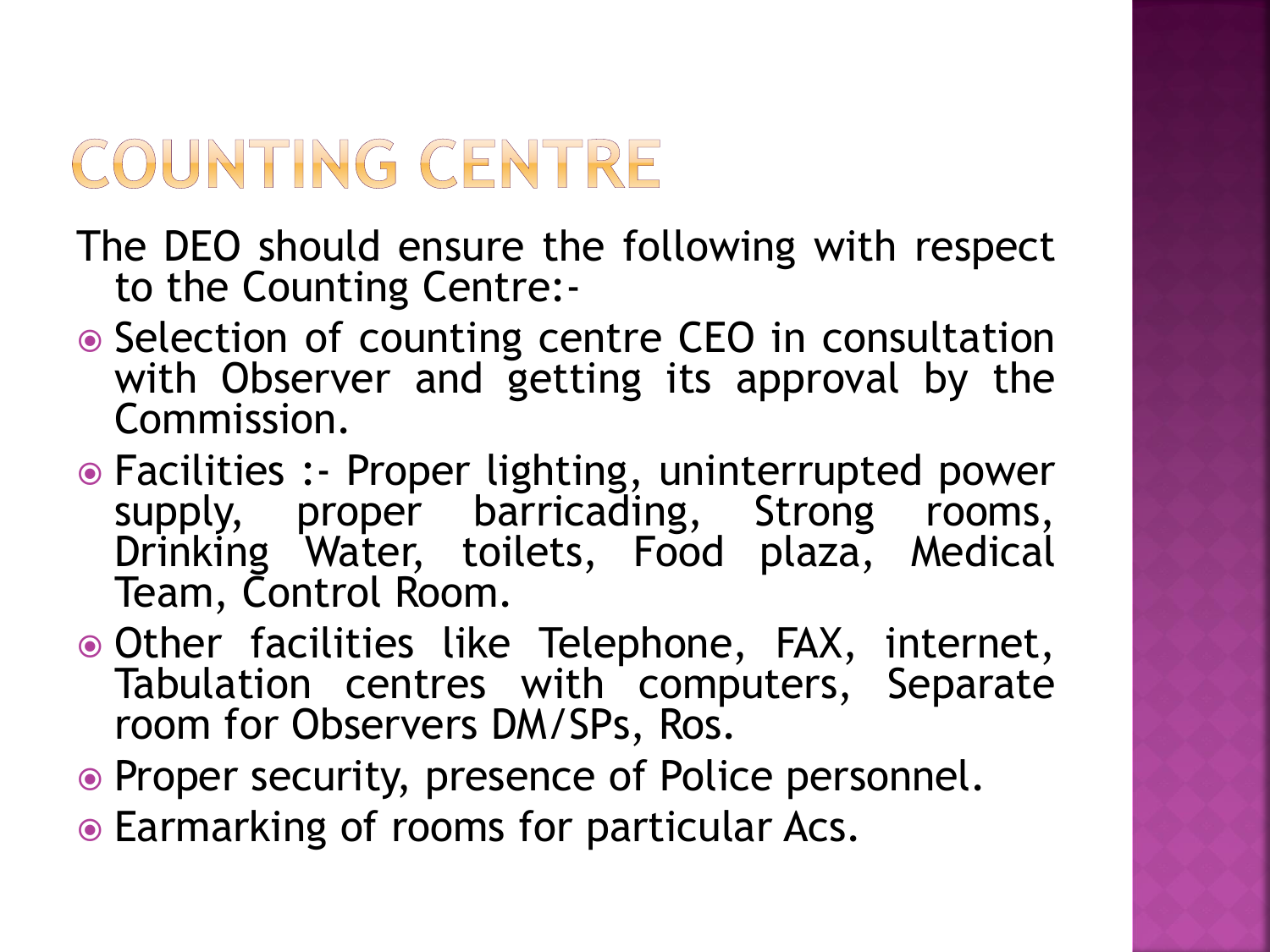## COUNTING CENTRE

- Arrangements of tables as per Commissions guidelines in the rooms.
- Arrangements for Counting Agents.
- Arrangements for Food packets for Counting Staff and other officers on duty.
- Media centre to be established.
- Separate arrangements or counting of Postal Ballots.
- Display of result of each round of counting on notice board.
- Announcement of result of each round of counting by Returning Officer.
- Provision for sealing of EVMs and other election materials.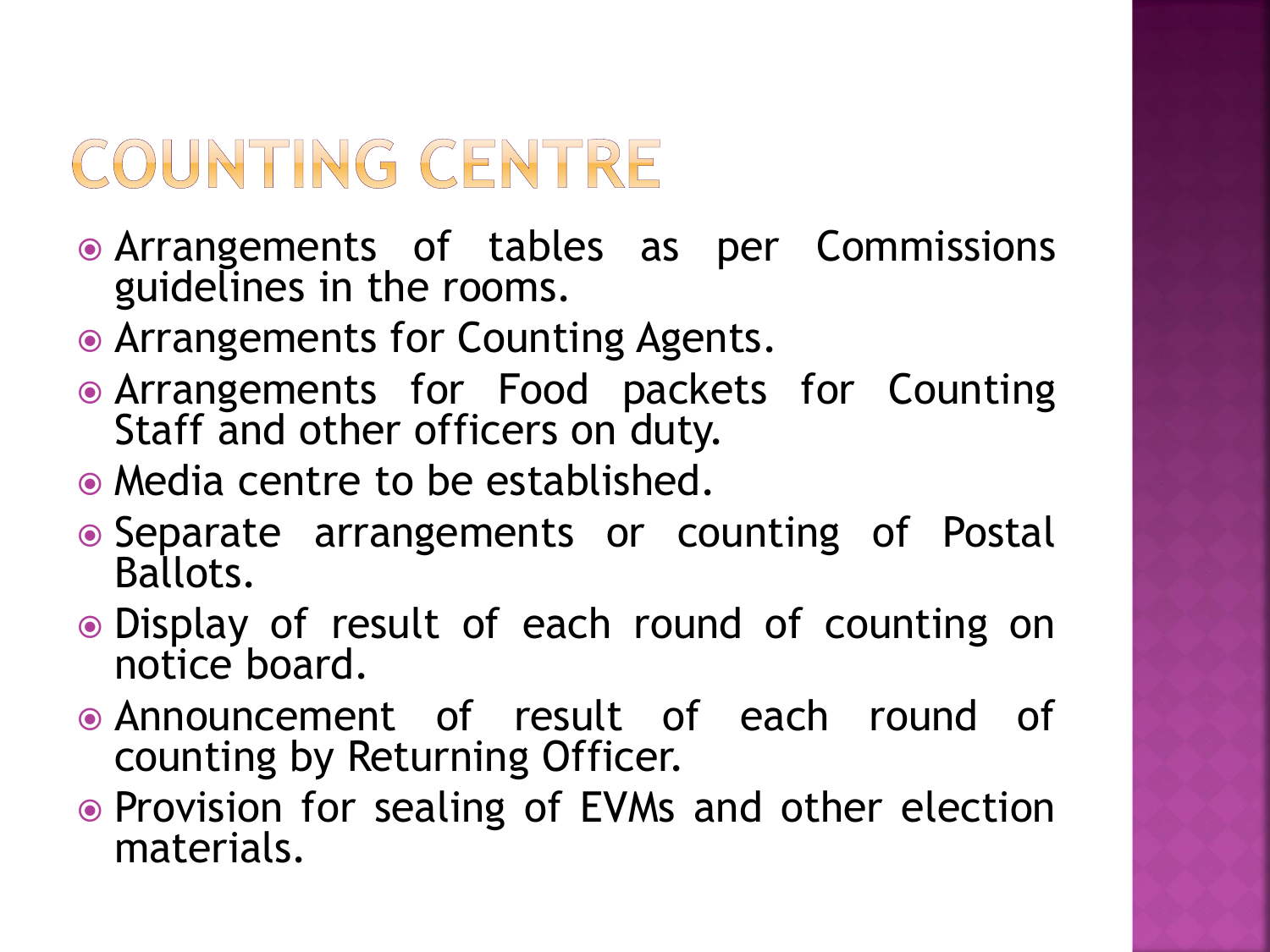## POLL DAY ARRANGEMENTS

#### The DEO should make the following arrangements for the Poll Day:-

#### A- Polling Station

- **Mock Poll in presence of Polling Agents and its reporting as well** as certification by PO.
- **Sending periodical reports about poll %.**
- **Reporting any untoward incident.**
- **Electoral offences committed, adjournment of poll.**

#### B- Sector Officers

- Visit of all the Polling Station, collection of Mock Poll Certificate.
- **Reporting of Commencement of Poll at the Polling stations.**
- **Reporting of defective EVMs, making immediate arrangements** in such polling stations.
- **Periodical reporting.**
- **Reporting about close of poll.**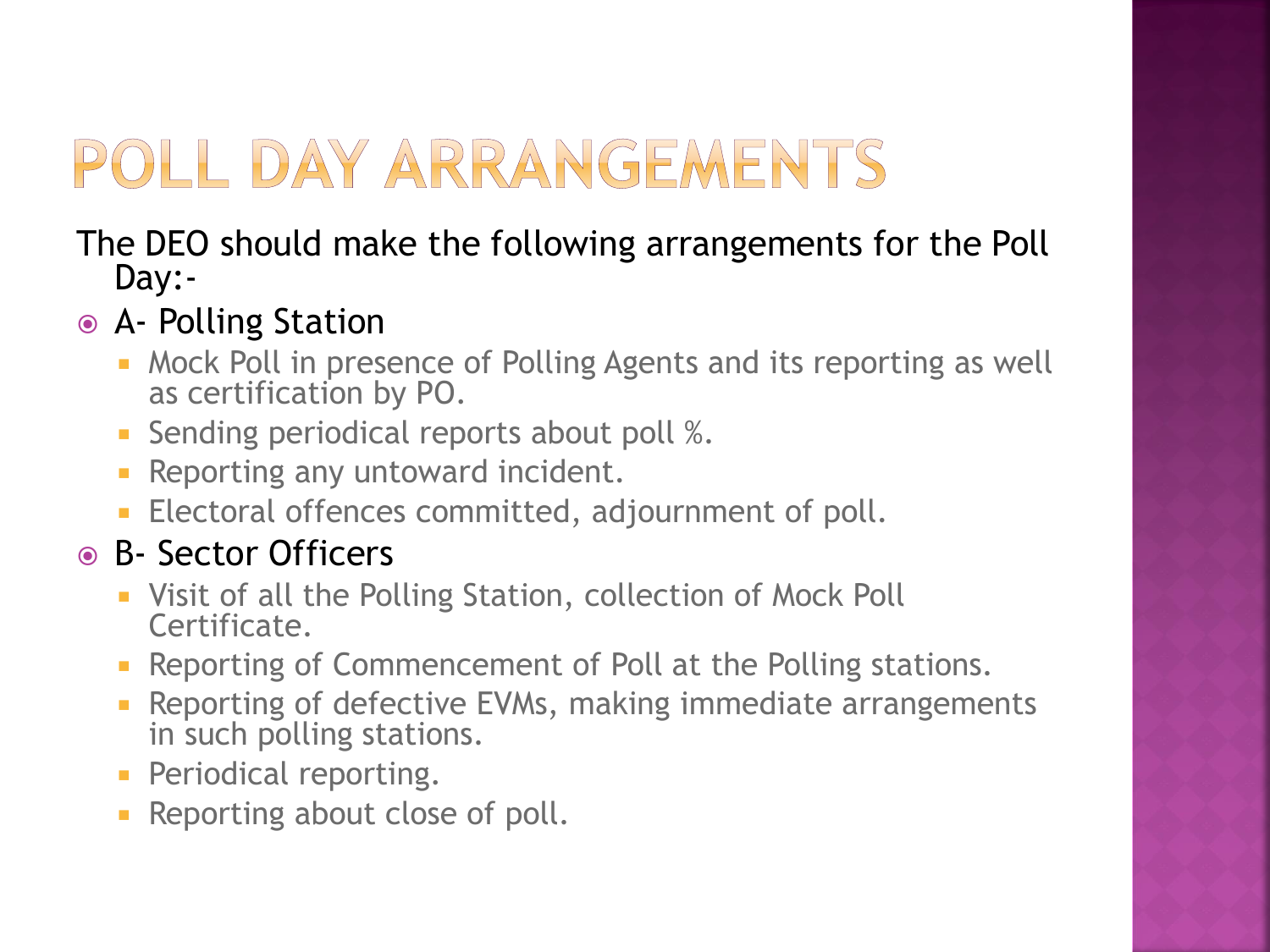## POLL DAY ARRANGEMENTS

#### C- AC/District

- **EX Communication Plan to be activated (DEO/RO** Level)
- **Being in close contact with the Police Control** Room.
- **Maintenance of Law & Order.**
- **Replacement of defective EVMs.**
- **Periodical reporting to the CEO.**
- **Making arrangements for complaints handling.**
- **Making arrangements for escorting of the polled** EVMs back to reception centres.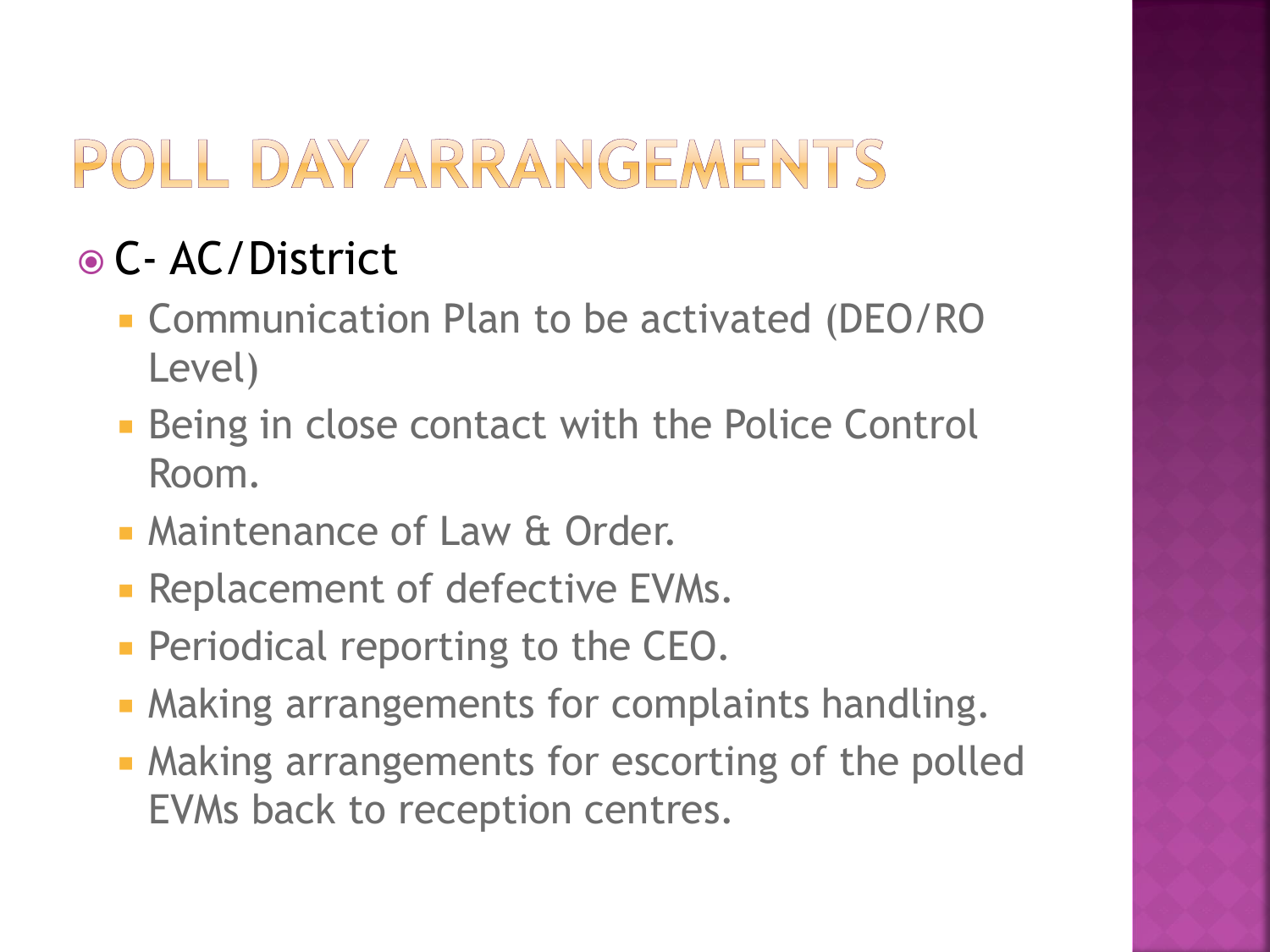#### COUNTING OF VOTES

DEO should ensure proper arrangements for counting of votes, display of round wise result and declaration of result at counting centre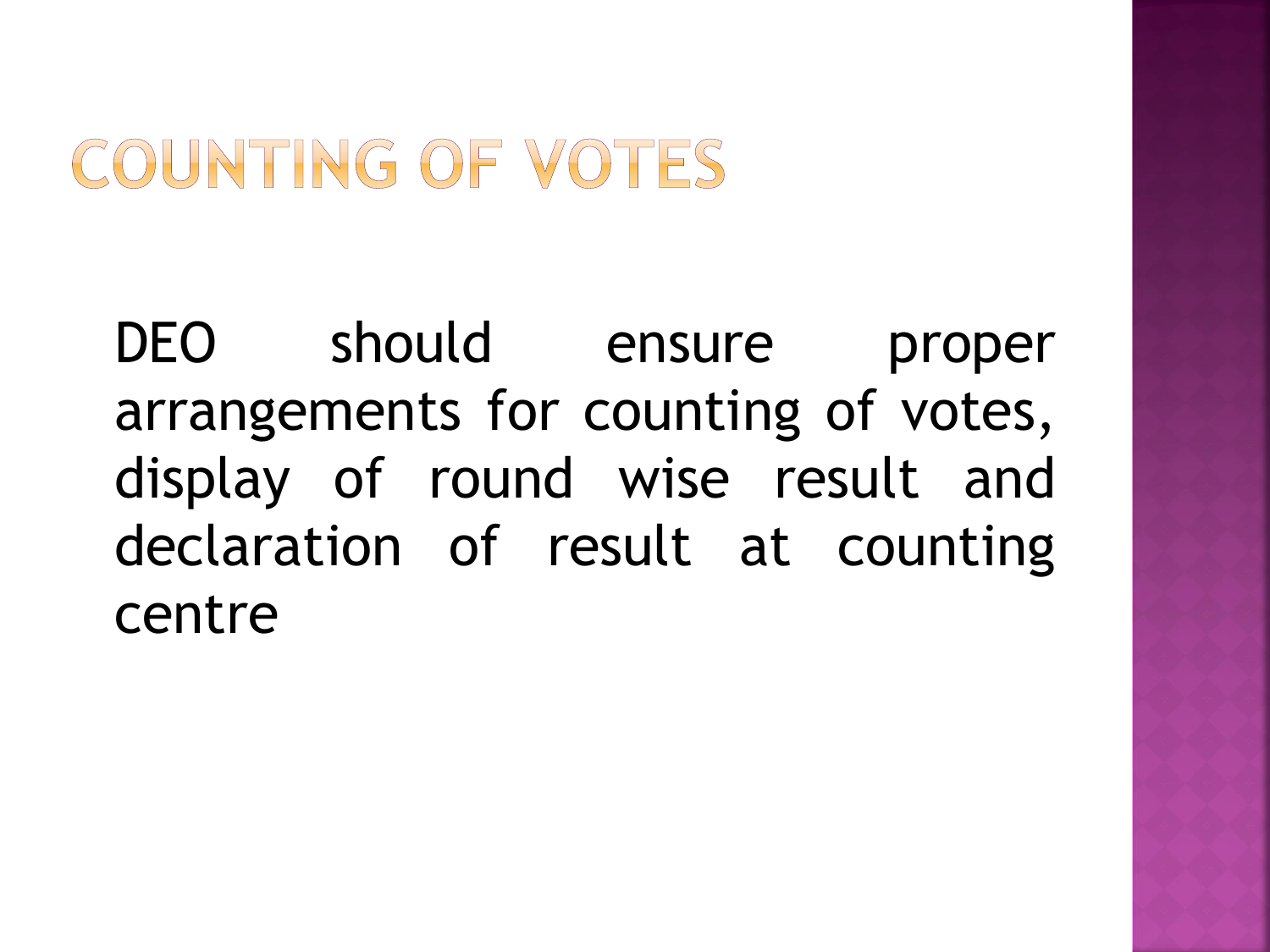SENDING VARIOUS STATISTICAL INFORMATION AND REPORTS TO THE CEO The DEO should ensure sending reports / information related to nomination, Poling personnel, Counting centre, Mock poll certificate, poll percentage on poll day, counting day information such as results in format 21C, 21Dand 21E and other information such as Index Card, Form 20, RO Report, Check-list, Check Memo etc in due time.